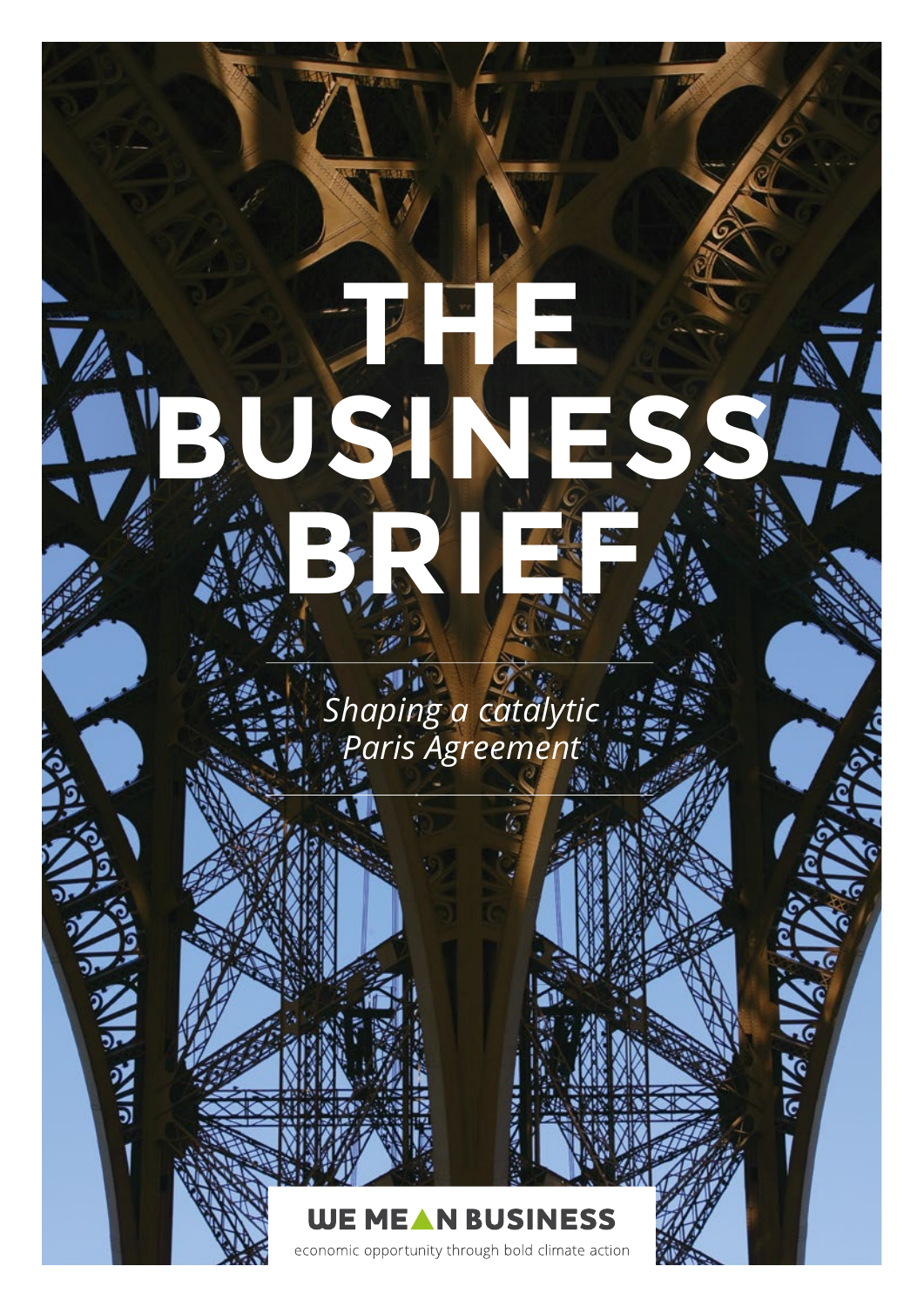# **FOREWORD BY**

We Mean Business is a coalition of organizations working<br>with thousands of the world's most influential businesses and investors. We have formed a common platform to accelerate the transition to a low carbon economy in order to secure sustainable economic growth and prosperity for all.

As the global community prepares to meet for the landmark Paris Climate Change Conference – COP21 – we see an unprecedented opportunity to strengthen and support our collective response to climate change by promoting the global transformation to low carbon and climate resilient societies and economies.

The building blocks of a low carbon revolution are already emerging, presenting huge opportunities for businesses and investors. In recent months, more than 160 countries have submitted national climate action plans to reduce greenhouse gas emissions over the coming decade through aggressive deployment of renewable energy and a broad spectrum of financial and regulatory measures. At the same time, a growing volume of companies and cities have pledged to reduce their own climate footprint and are already saving billions of dollars by implementing energy efficiency measures, scaling up low carbon technologies, and introducing new low carbon products and services at an extraordinary rate. This innovation is generating jobs, reducing carbon footprints and saving money.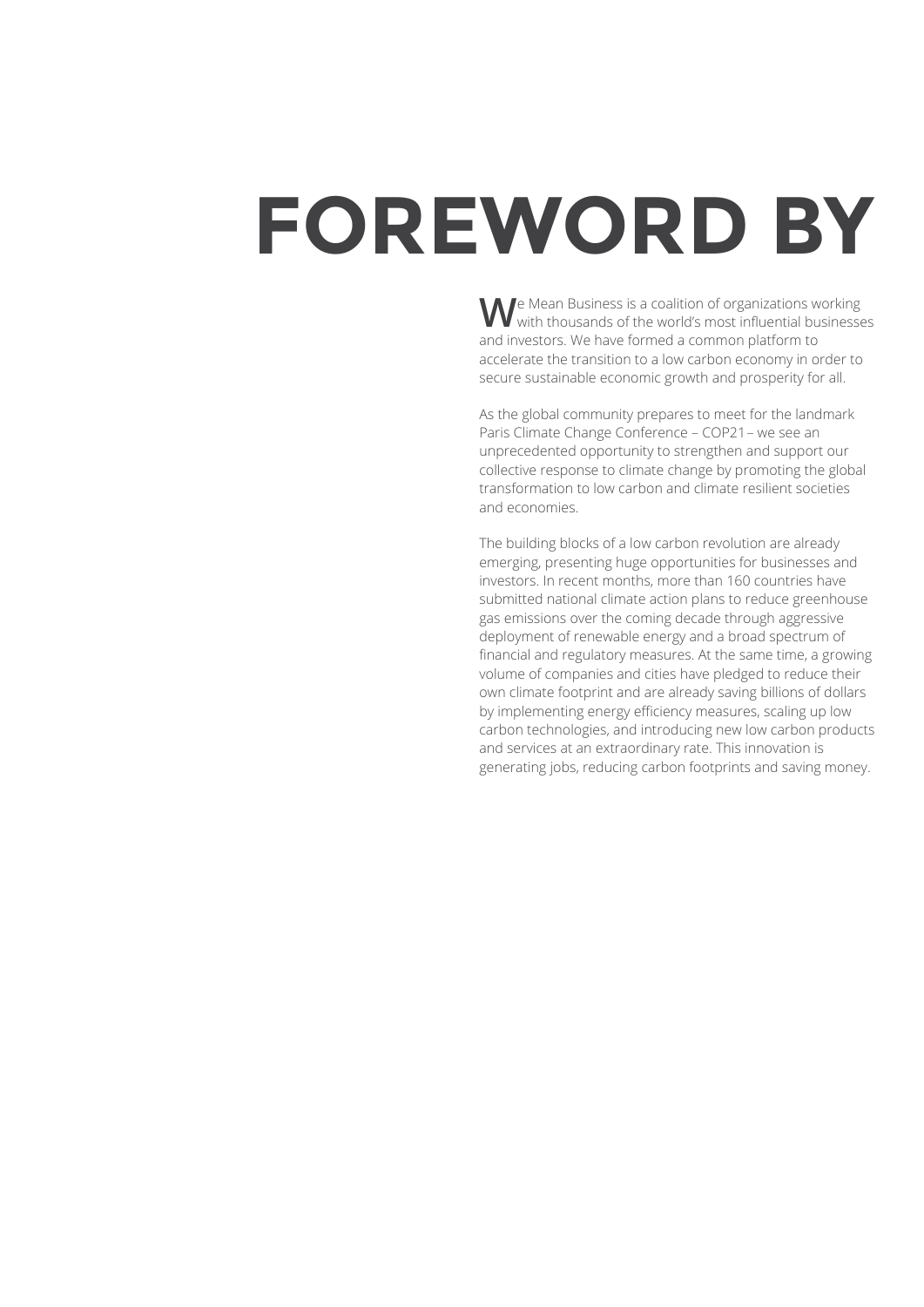# **WE MEAN BUSINESS**

We now look to COP21 in Paris to accelerate this momentum and build an effective platform for sustained ambition and innovation. Specifically, we seek to work with governments in shaping a Paris Climate Agreement which fosters the widest possible cooperation by all countries and stakeholders to hold the increase in global average temperature below 2°C or 1.5°C above pre-industrial levels.

The climate agreement in Paris has the potential to be more than a diplomatic settlement amongst nations. If shaped appropriately it could become a catalytic instrument that sends clear signals to accelerate low carbon and climate resilient investment in the real economy. With this goal in mind we offer governments our specific recommendations for policies that are forward-looking and will catalyze business ambition.

We have designed specific asks for the Paris Agreement, based on policy analysis by the We Mean Business partners, which are agreement-ready and politically and technically feasible. They are tailored to the policy alternatives that governments will choose from in Paris. For each recommendation we have outlined two possible routes for governments to take:

- **TRANSFORMATION:** Preferred language which would be more catalytic of business action.
- **LANDING ZONE:** Acceptable language which is less ambitious but delivers much of what business needs to lead.

We provide context to frame the business action that this language will enable. The resulting brief aligns business needs with the collective goal of governments and is deliberately accessible and actionable for the delegates arriving in Paris.

We Mean Business aspires to an international agreement that stimulates the private sector and makes it a partner with governments in implementing ambitious climate action. With this business brief we send a clear message to national and international policymakers: Let us work together to shape a policy environment which accelerates climate leadership and shows that the transition to the low carbon economy is inevitable, irreversible, and irresistible.

We mean business.

Manley

**ARON CRAMER,** President & CEO

 $280 -$ **PAUL SIMPSON,** CEO





KEIL TIPP

**KEITH TUFFLEY,** Managing Partner & CEO

.

**THE B TEAM** 

**MARK KENBER,** CEO

#### THE CLIMATE GROUP

**SANDRINE DIXSON-DECLÈVE,** Director



**PETER BAKKER, President & CEO** 

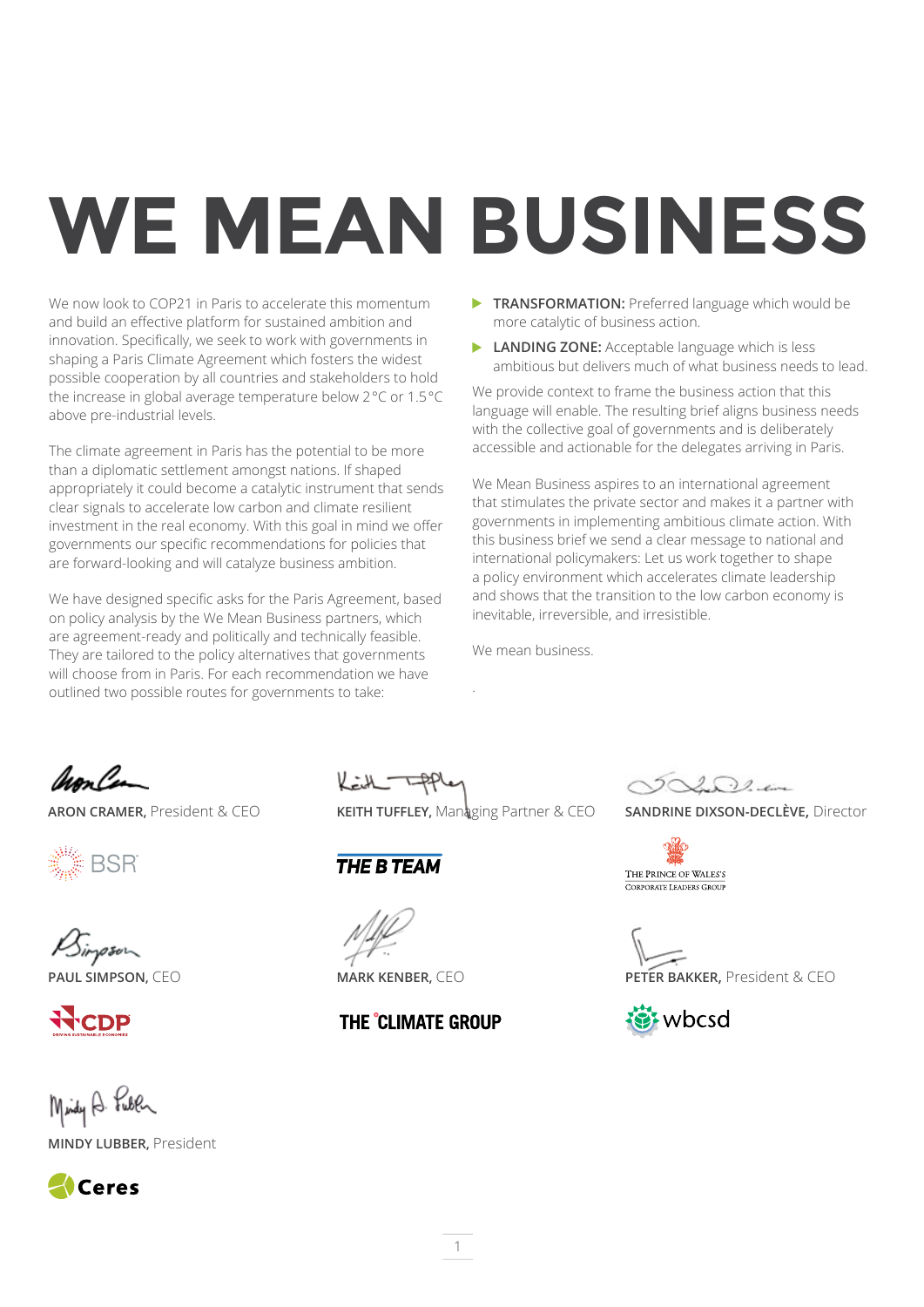## This brief is aimed at two primary audiences:

- Primarily, this document aims to assist the governments meeting in Paris to fnalize the new international climate agreement. Our goal is to be constructive partners in this process, aligning our own understanding of business needs with the collective action governments will undertake at COP21. Our ultimate aim is to contribute to shaping a new agreement that goes beyond a diplomatic settlement amongst nations and becomes a catalytic instrument for climate ambition.
- Secondly, we hope to equip business leaders with a functional script that enables them to translate their call for climate action into specifc asks that are both pragmatic and ambitious, and to shape the new agreement in a manner that is enabling of both business success and climate ambition.

## **CONTEXT & FOCUS – THE LEGAL AGREEMENT**

In December 2015, 196 Parties to the United Nations Framework Convention on Climate Change (UNFCCC) will gather in Paris to conclude four years of negotiations designed to accelerate the transition to the low carbon economy.<sup>1</sup> The outcome of the Paris Climate Conference – COP21 – is expected to include four pillars, each capable of sending powerful signals to the economy.

- **1.** A new **legal agreement** to be implemented from 2020 onwards, which will create an international climate regime for all countries with the goal of progressively reducing greenhouse gas emissions and enhancing the capacity of economies and communities to adapt to climate impacts. An ambitious agreement will send a political signal that long-term decarbonization is inevitable.
- **2.** In advance of Paris, countries have brought forward **Intended Nationally Determined Contributions (INDCs)** or national climate action plans, with commitments for 2025 or 2030. At the time of writing 142 INDCs, representing 169 countries and capturing 93% of territorial emissions, have been submitted.<sup>2</sup> This represents nearly four times the scope of the first commitment period of the Kyoto Protocol.3 The INDCs are already sending specific regulatory signals in key economies, as governments put in place the domestic laws necessary to carry them out.
- **3.** A scale-up of **climate finance** from public and private sources to build the low carbon economy, including associated market signals from carbon pricing, whether by carbon tax or carbon market. These are critical in driving innovation and shaping financial incentives.

**4.** The **Lima-Paris Action Agenda** encompasses cooperative initiatives and individual commitments from local and regional governments, businesses and investors, and other non-state actors. $4$  It exemplifies the idea of bold collective action by all stakeholders and provides an opportunity to showcase best practice and replicate successful approaches to reducing emissions and building climate resilience.<sup>5</sup>

We Mean Business supports governments in this effort. A coalition of organizations working with thousands of the world's most influential businesses and investors, we serve as a common platform to amplify the voice of business leadership, catalyze bold climate action by all, and promote smart policy frameworks. A successful outcome in Paris requires progress across all of these pillars resulting in a comprehensive package that:

- Commits all governments to domestic climate policy ambition at the highest level of their capabilities,
- Mobilizes finance at scale to fund the transition to a low carbon economy, and
- **EX Creates an inclusive enabling environment for all** stakeholders including business to act with sustained purpose on climate change.

With this business brief, We Mean Business focuses on the first pillar, a legal agreement that provides the policy certainty which business needs and the ambition that science demands, establishes a level playing field for business worldwide, and accelerates the transition to the low carbon economy.

Focusing on eight key components of the new agreement, we take the unprecedented step of translating generic calls to action to set the agenda into specific policy proposals to shape tangible alternatives that are in play and under negotiation in Paris. We propose strings of specific agreement language, written in a form that would catalyze business leadership, satisfy business needs, and match the vocabulary used in an international agreement. We also propose specific placements for that language in the text to maximize ambition, recognizing that just as words matter so does their location.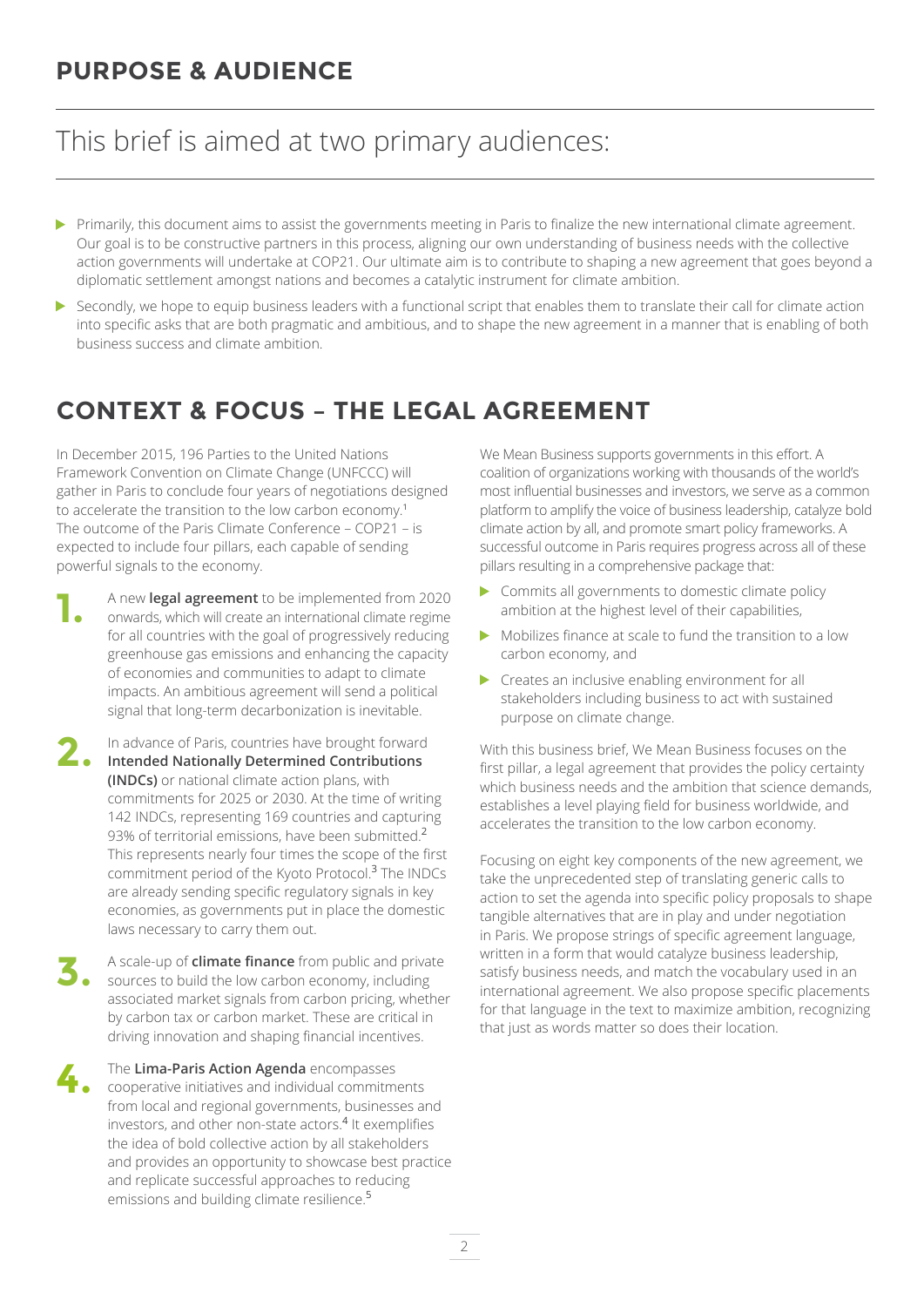## **PREPARING FOR PARIS**

*The building blocks of COP21*

**INTENDED NATIONALLY DETERMINED CONTRIBUTIONS (INDCS)** or national climate action plans expressing government commitments out to 2030 and indicating the types of national policies that will be implemented to create a thriving clean economy

**A NEW LEGAL AGREEMENT** for the post-2020 climate regime that is applicable to all countries, creates a system to progressively raise climate ambition, and sends a clear and certain signal that long-term decarbonization is now inevitable



**THE ACTION AGENDA capturing climate** commitments from non-state actors including businesses and investors as a tangible illustration of bold collective action by all in support of low carbon development

**CLIMATE FINANCE** from both public and private sources, to stimulate investment in the low carbon economy and build climate resilient societies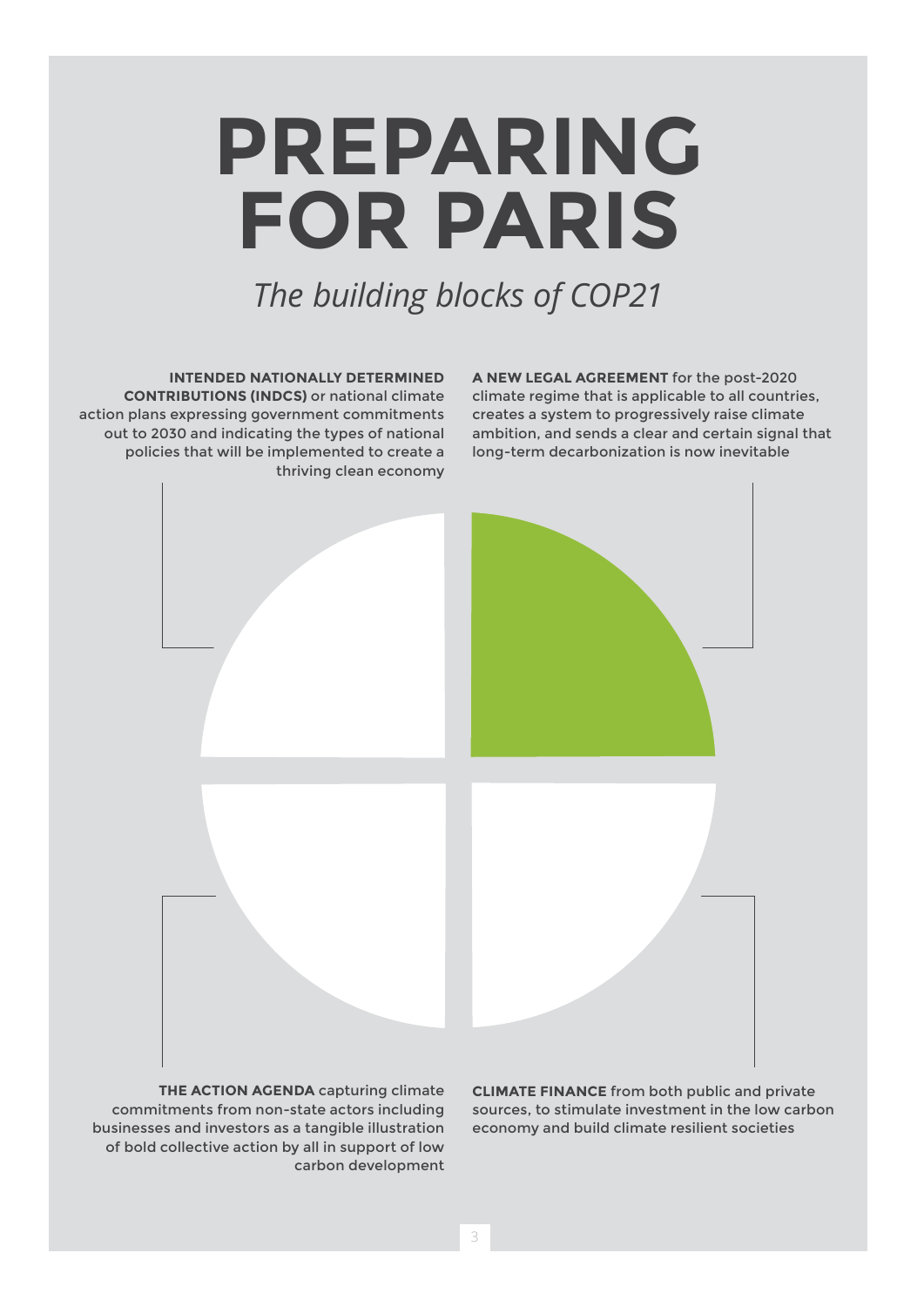## **WE MEAN BUSINESS POLICY ASKS**

If properly designed, the Paris Agreement could be more than a diplomatic settlement between nations – it could be a historic catalyst that drives leadership in all sectors and by all stakeholders, making the transition to the low carbon economy inevitable, irreversible and irresistible.

**L** eading businesses understand that ambitious climate action makes good business sense. Through the We Mean Business campaign, at the time of writing 277 companies with US\$6 trillion in revenue, and 144 investors with US\$20 trillion in assets under management, have now made nearly 700 ambitious commitments to climate action.<sup>6</sup>

Our previous report, *The Climate Has Changed*, showed that many companies are achieving an average internal rate of return of 27% on their low carbon investments.<sup>7</sup> In voluntary climate reporting this year, more than 800 of the largest listed companies around the world explicitly supported a global deal to tackle climate change, emphasizing that an ambitious Paris Agreement will enable business to go further faster by providing an effective enabling environment for innovation and ambition.<sup>8</sup>

A Paris Agreement which stimulates the private sector in a strategic and clear manner will create a more capable, powerful and aligned partner. Such a partner is crucial to drive ambition, further innovation and implement the real-life solutions required to transition to a low carbon economy. Leading companies have the potential to unleash a wave of innovation in low carbon technologies beyond what we have seen to date, creating new products and services, generating employment, reducing energy consumption and increasing savings. Creating an enabling policy environment for business leadership is therefore a vital benchmark for success in Paris.

Companies can also work in partnership with stakeholders throughout their value chains to build climate resilience into the economies and communities most affected by climate impacts. But again, this requires an enabling policy environment that catalyzes the unique skills and resources of all sectors of the economy.

We therefore have the following eight key asks for the Paris Agreement: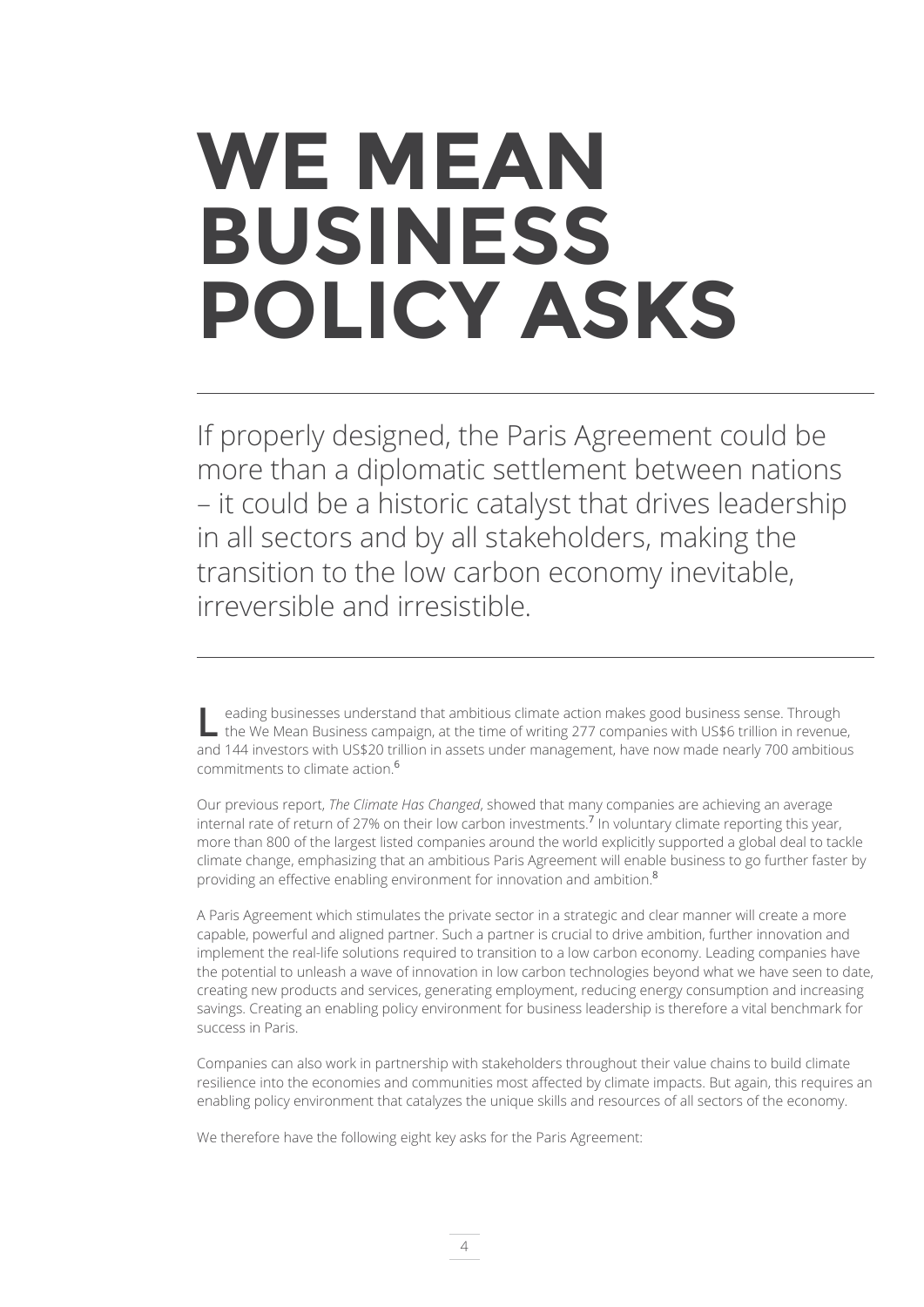## **8 KEY ASKS FOR THE PARIS AGREEMENT**

## **1. NET ZERO GREENHOUSE GAS EMISSIONS WELL BEFORE THE END OF THE CENTURY.**

We call for a long-term mitigation goal that will reduce greenhouse gas emissions to a level that avoids dangerous climate change and holds global average temperature rise below 2°C above preindustrial levels.<sup>9</sup> We also call for governments to map out their own national long-term decarbonization strategies to 2050 as part of this collective effort.

#### **2. STRENGTHEN COMMITMENTS EVERY FIVE YEARS.**

We call on governments to return to the negotiating table every five years to strengthen their emissions reductions commitments, beginning in 2020, and to establish a clear timetable for new emissions reductions commitments in five-year blocks from 2030 onwards.

#### **3. ENACT MEANINGFUL CARBON PRICING.**<br>
We call on governments to expressly support the establishment of carbon pricing, whether through carbon taxes or carbon markets, to enable links between markets, and to ensure strong standards which protect environmental integrity.

#### **4. NEW AND ADDITIONAL CLIMATE FINANCE AT SCALE.**

We call on governments to fulfill their Copenhagen pledge to mobilize USD\$100 billion per year in climate finance by 2020, and to scale up this effort in the coming decade.10 But a new, low carbon economy requires not billions but trillions of dollars of low carbon investment and procurement. We therefore call on governments to develop enabling policy environments which drive private climate finance.

#### **5. TRANSPARENCY AND ACCOUNTABILITY TO PROMOTE A RACE TO THE TOP.**

We call on governments to make their mitigation and finance commitments clear by building shared accounting and reporting rules which hold them accountable for their commitments and track global progress towards our long-term goals.

## **6. NATIONAL COMMITMENTS AT THE HIGHEST END OF AMBITION.**

We call on all governments to establish national commitments for 2025 or 2030 at the highest end of their country's potential, and to commit that future commitments will be at the highest possible level of ambition, understanding that innovation will unlock more ambition over time.

#### **7. ADAPTATION TO BUILD CLIMATE RESILIENT ECONOMIES AND COMMUNITIES.**

We recognize that climate change is already adversely impacting businesses and communities around the globe and exacerbating the risks faced by both.<sup>11</sup> As a result, the Paris Agreement needs to treat mitigation and adaptation with political parity, with all governments designing national adaptation plans in consultation with the private sector, to leverage private sector finance and build adaptive capacity.

#### **8. PRE-2020 AMBITION THROUGH WORKSTREAM 2.**

We seek to strengthen engagement with the private sector in both the technical and political processes under the UNFCCC which address pre-2020 ambition, to identify actionable opportunities that increase ambition and progressively overcome barriers to implementation.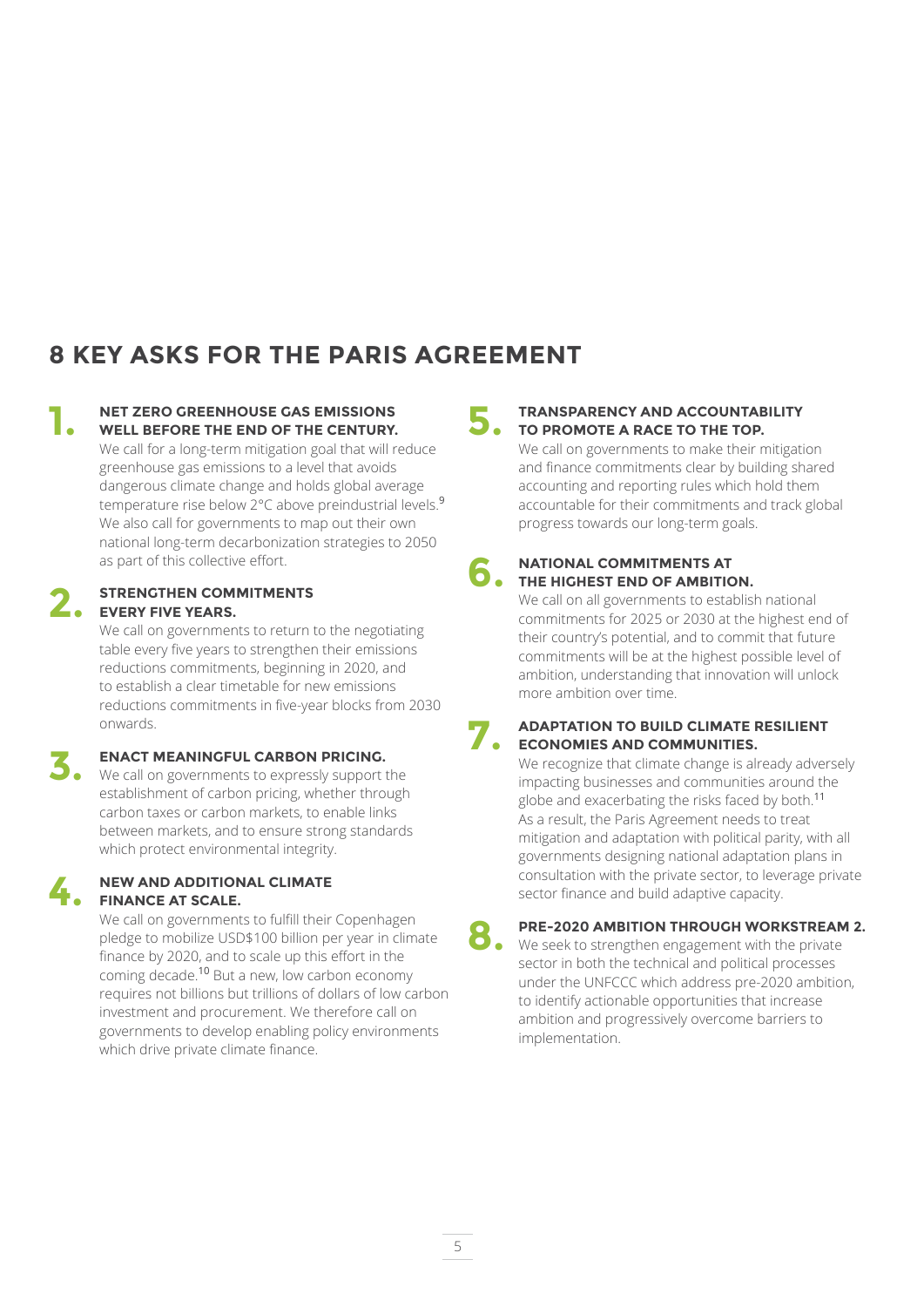## **APPROACH AND THEORY OF CHANGE**

**IR MONT**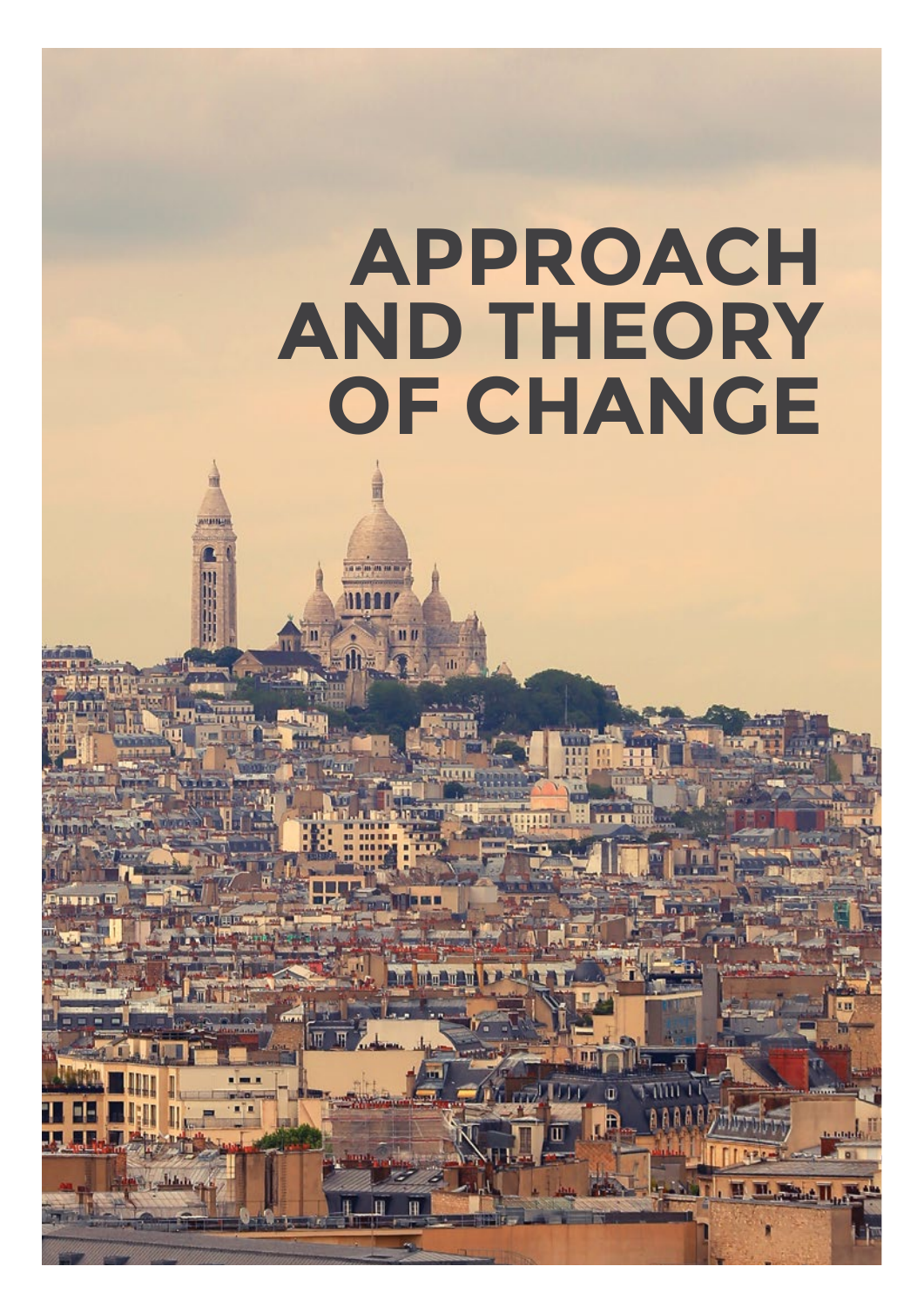In this business brief we will give specific recommendations on how our key asks should be accommodated in the new Paris Agreement both in terms of text and placement.

Our approach is heavily influenced by the scholarly work of John W. Kingdon, who argues that the creation of an enabling policy environment includes **(1)** setting the agenda, **(2)** specifying alternatives to choose from, **(3)** an authoritative choice among those specified alternatives, and **(4)** the implementation of that decision.<sup>12</sup>

During the past 18 months, We Mean Business has worked tirelessly with others in the broader climate community to set an ambitious agenda aligned with the transition to a low carbon economy. But we are not content with generic calls to action. The time has now come to address the specific alternatives that governments will choose from in Paris. We recognize that as governments enter the final stages of these critical negotiations, they are more likely to draw upon alternatives that are readily available and politically viable. We have therefore crafted textual options that meet the following two tests:

#### **VALUE ACCEPTABILITY.**

We align our proposals with the underlying values that governments are pursuing in Paris – namely the desire to ambitiously and pragmatically reduce climate risk and to enhance the construction of the low carbon economy.

#### **POLITICAL AND TECHNICAL FEASIBILITY.**

To be seriously considered a proposal must be capable of winning the necessary political support for adoption, and be technically feasible for implementation.

In consideration of this, we have constructed textual options which meet these two tests while being sensitive to:

- ь The *power* of the text, including the use of modal verbs such as "shall", "should" and "may", the active and passive voice, and the specificity or ambiguity of text.
- The *placement* of the text, for example whether it appears in the preamble of the agreement, which does not create enforceable obligations, in the operative language of the agreement, which is intended to be universal and durable, or in COP Decisions which implement the agreement.

Our textual options meet these tests. They are crafted in a form that is agreement-ready, tailored to the specific alternatives that governments will choose from in Paris.

## For each of our policy asks, we elaborate two textual options as follows:

**1.** Our preferred option is described as **Transformation**. This is a direct translation of our We Mean Business policy ask and is considered more catalytic of business action.

For example, the first We Mean Business policy ask is for a long-term mitigation goal of net zero greenhouse gas emissions well before the end of the century. Our preferred option here proposes to include text in the objective of the Paris Agreement on the global transformation to low carbon and climate resilient economies, text under the mitigation article establishing this collective net zero emissions goal, and COP Decision language calling for national decarbonization strategies to 2050, to provide detail on how each country will contribute towards this long-term goal.

**2.** Our fallback option is described as **Landing Zone**. This option proposes language and placement we could live with because it succeeds in delivering much of what business needs to lead on the transition to a thriving, clean economy, represents a point on which governments could find consensus, and therefore is calibrated with where parties currently are in the negotiation. Although less ambitious, it is sufficiently meaningful to warrant inclusion.

For example, the "Landing Zone" option for the longterm mitigation goal includes the more ambiguous collective destination of "decarbonization", on the more ambiguous timeframe of "in the second half of this century", and provides more flexibility to Parties in crafting "mid-century low emission development strategies".

In each case we explain why our asks are needed for both climate ambition and business benefit; and how they will enhance the capacity of the private sector to serve as an implementation partner and a multiplier of further ambition beyond Paris. We therefore provide governments with the opportunity to enhance the Agreement while being clear about the costs of failing to capitalize on our current collective momentum on tackling climate change.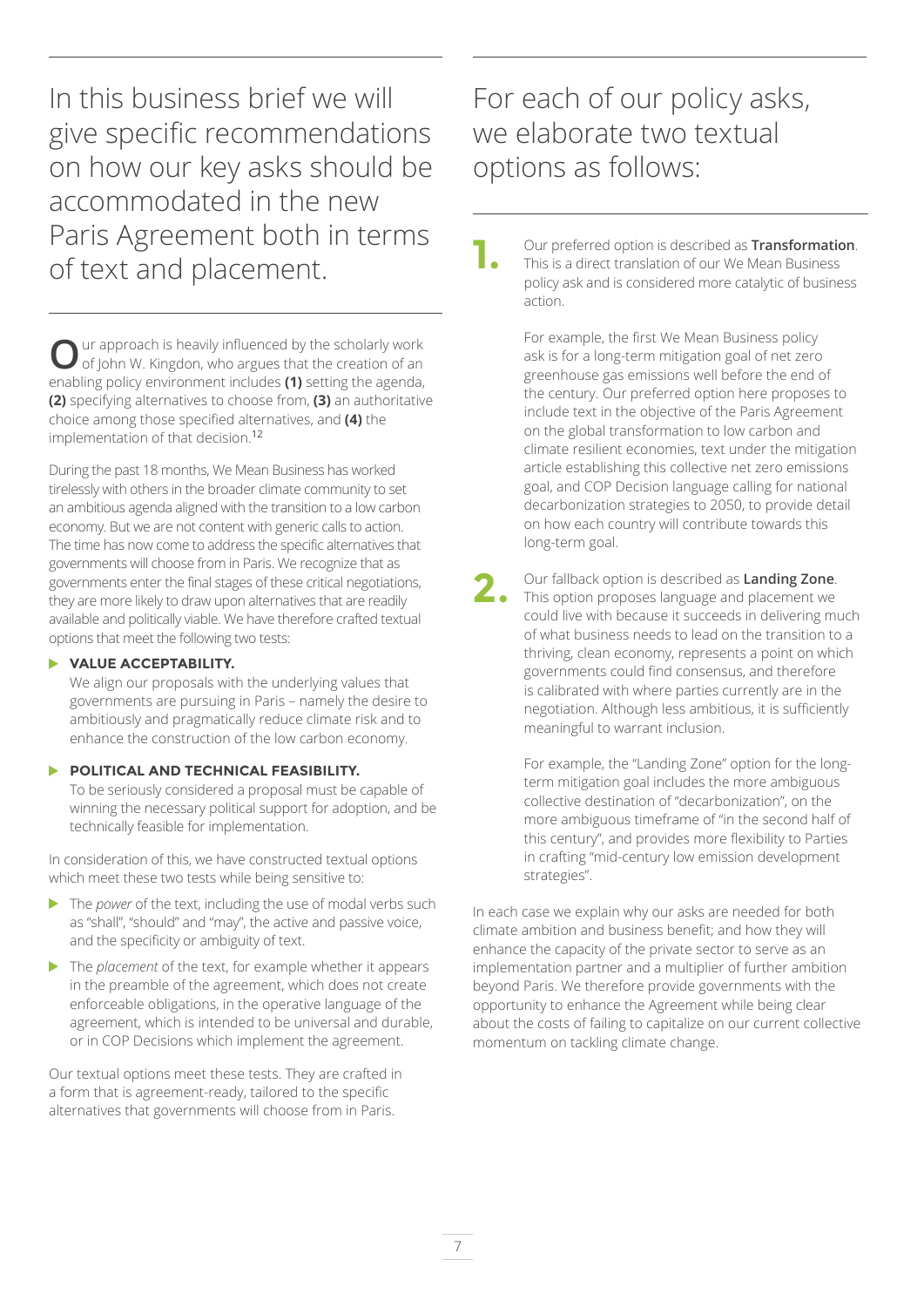# **METHODOLOGY AND SCOPE**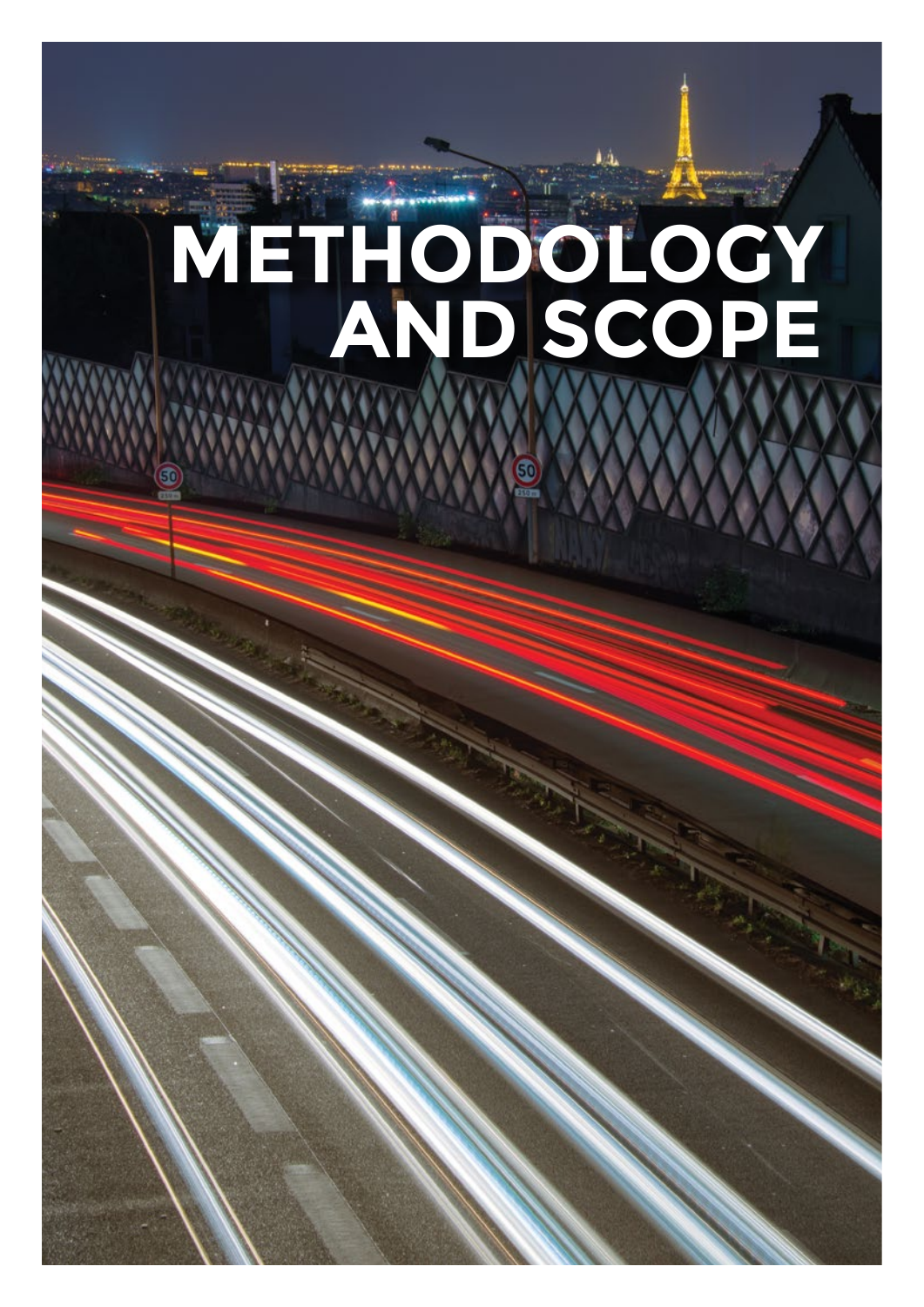We have used a mixed methods research approach<br>
to build our evidence base and develop our policy asks. This included review of key climate literature; semistructured interviews with thought leaders from the climate community; and discussions held within focus groups. Our mixed methods approach enabled us to gather inputs from a cross-section of perspectives. This enabled us to get a sense of what level of ambition was desirable but critically what level was politically feasible.

The legal analysis for this work was conducted in partnership with DLA Piper, one of the largest business law firms in the world with practices in the Americas, Asia Pacific, Europe, Africa and the Middle East. DLA Piper advised on the legal aspects of our work, including the evolving Paris negotiating text in relation to our policy asks and placement to maximize their impact in the overall agreement.

The political analysis for this work was conducted in partnership with the seven co-founding partners of We Mean Business including The B Team, BSR, CDP, Ceres, The Climate Group, The Prince of Wales Corporate Leaders Group and the World Business Council on Sustainable Development.

Our textual options have been constructed based on the 23 October version of the Draft Agreement and Draft Decision on Workstreams 1 and 2 of the Ad Hoc Working Group on the Durban Platform for Enhanced Action, completed at the October UNFCCC session in Bonn.<sup>13</sup> It includes sections dealing with the purpose of the agreement; greenhouse gas emissions reductions or mitigation; adaptation, loss and damage; finance; technology development and transfer; capacity building; transparency; periodic stocktaking; compliance; and governance.

We have also built this work on the We Mean Business policy engagement strategy adopted by all seven co-founding members of the coalition.

It is anticipated that the negotiating texts will continue to evolve right up to the close of COP21. As a consequence, this is a deliberately agile methodology. Our textual options will continuously evolve as the negotiating text itself changes. We intend to continue to be agile in response to what is an iterative and unpredictable process. Our principles will remain solid but our preferred language will be deliberately organic as our ultimate goal is to achieve the highest possible level of ambition while operating within a dynamic political environment.

In this work we have avoided the temptation to take positions on key political cleavages and longstanding geopolitical disputes. Our paradigm is that bold collective action by all, with each public and private actor contributing to the limits of its own capability, is essential to avoiding the manifest injustice and heightened material risks of breaching the 2˚C threshold. This holds true for businesses in different sectors as well as for governments at different stages of development. An effective outcome in Paris is therefore one that shares both the burdens and opportunities of the transition to a low carbon economy and provides equitable access to sustainable development for all.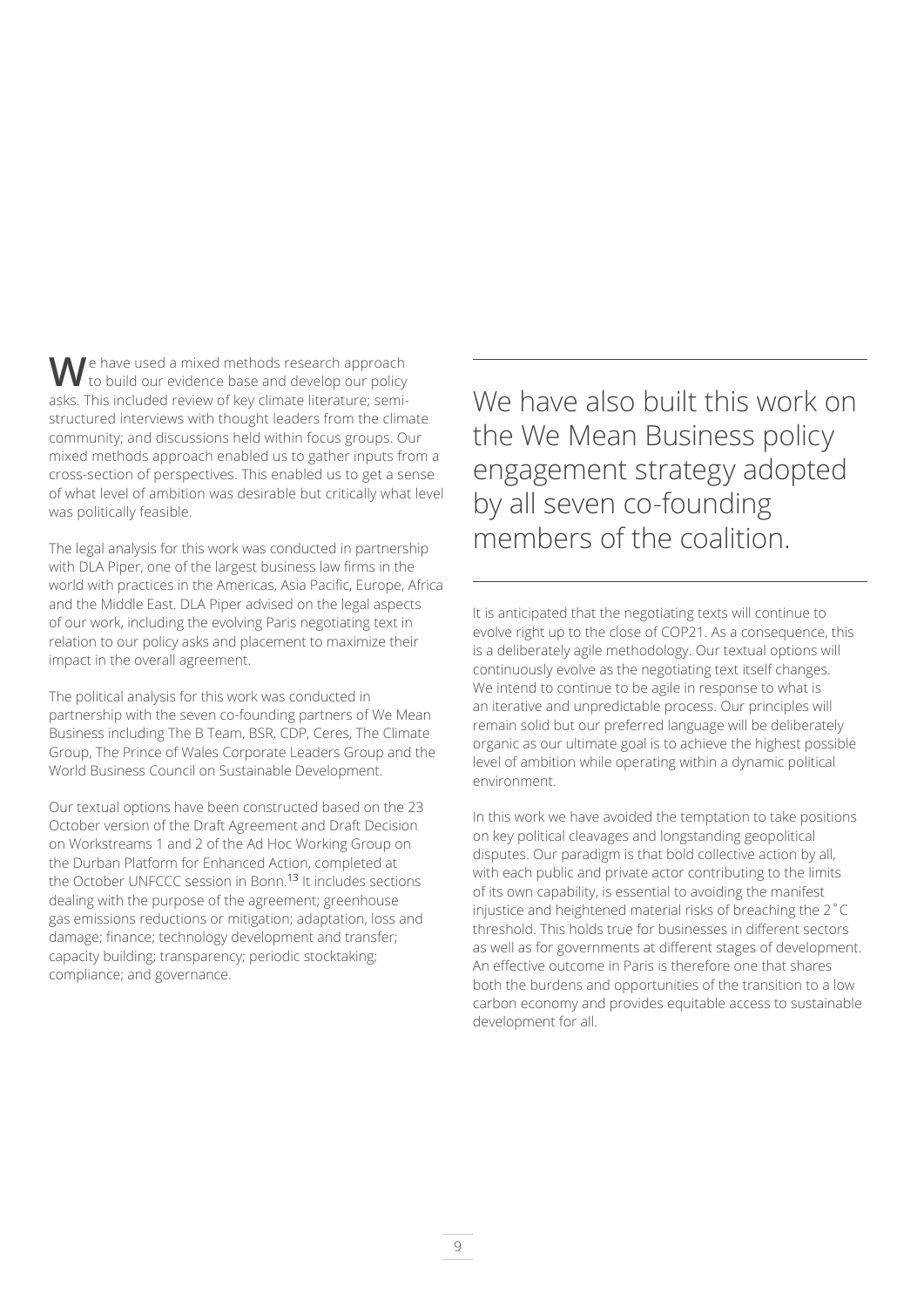Without a clear and actionable long-term goal, businesses and investors will have reduced confidence in making long-term low carbon investments.

# **ASK #1: NET ZERO GREENHOUSE GAS EMISSIONS**

## **WELL BEFORE THE END OF THE CENTURY**

Businesses and investors need a strong long-term goal in the Paris Agreement that sets a clear destination and time frame, and that operationalizes a global emissions pathway which holds warming below 2°C. This would provide the policy certainty and clarity needed to drive low carbon and climate resilient investment in the real economy. By providing long-term details in national decarbonization strategies to 2050, governments will increase business confidence in making multi-decadal low carbon capital investments.

## **Transformation**

### *Article 2 (Purpose)*

"The purpose of this Agreement is to hold the increase in global average temperature below 2°C and preferably below 1.5°C above pre-industrial levels by **ensuring deep cuts** in global greenhouse gas emissions, and to **achieve the global transformation to low carbon and climate resilient economies and societies.**"

### *Article 3 (Mitigation)*

"To achieve the long-term temperature goal set out in Article 2 of this Agreement, Parties collectively aim to reach **net zero global greenhouse gas emissions well before the end of this century.**"

### *COP Decision*

"Strongly encourages Parties to formulate and communicate, by 2018, **national decarbonization strategies to 2050**, to facilitate the mobilization of climate finance and investment."

## **Landing Zone**

### *Article 2 (Purpose)*

"The purpose of this Agreement is to hold the increase in global average temperature below 2°C or 1.5°C above pre-industrial levels, **recognizing that deep cuts** in global greenhouse gas emissions are **required according to science**, and to **pursue the global transformation to low carbon and climate resilient economies and societies.**"

### *Article 3 (Mitigation)*

"To achieve the long-term temperature goal set out in Article 2 of this Agreement, Parties collectively aim to reach the **decarbonization of the global economy in the second half of the century.**"

### *COP Decision*

"Encourages Parties to formulate and communicate, by 2018, **mid-century low-emission development strategies**, to facilitate the mobilization of climate finance and investment."

Without a clear and actionable long-term goal, businesses and investors will have reduced confdence in making long-term low carbon investments. Without national strategies that contribute towards this goal, they will not have the detail they need to allocate capital efectively.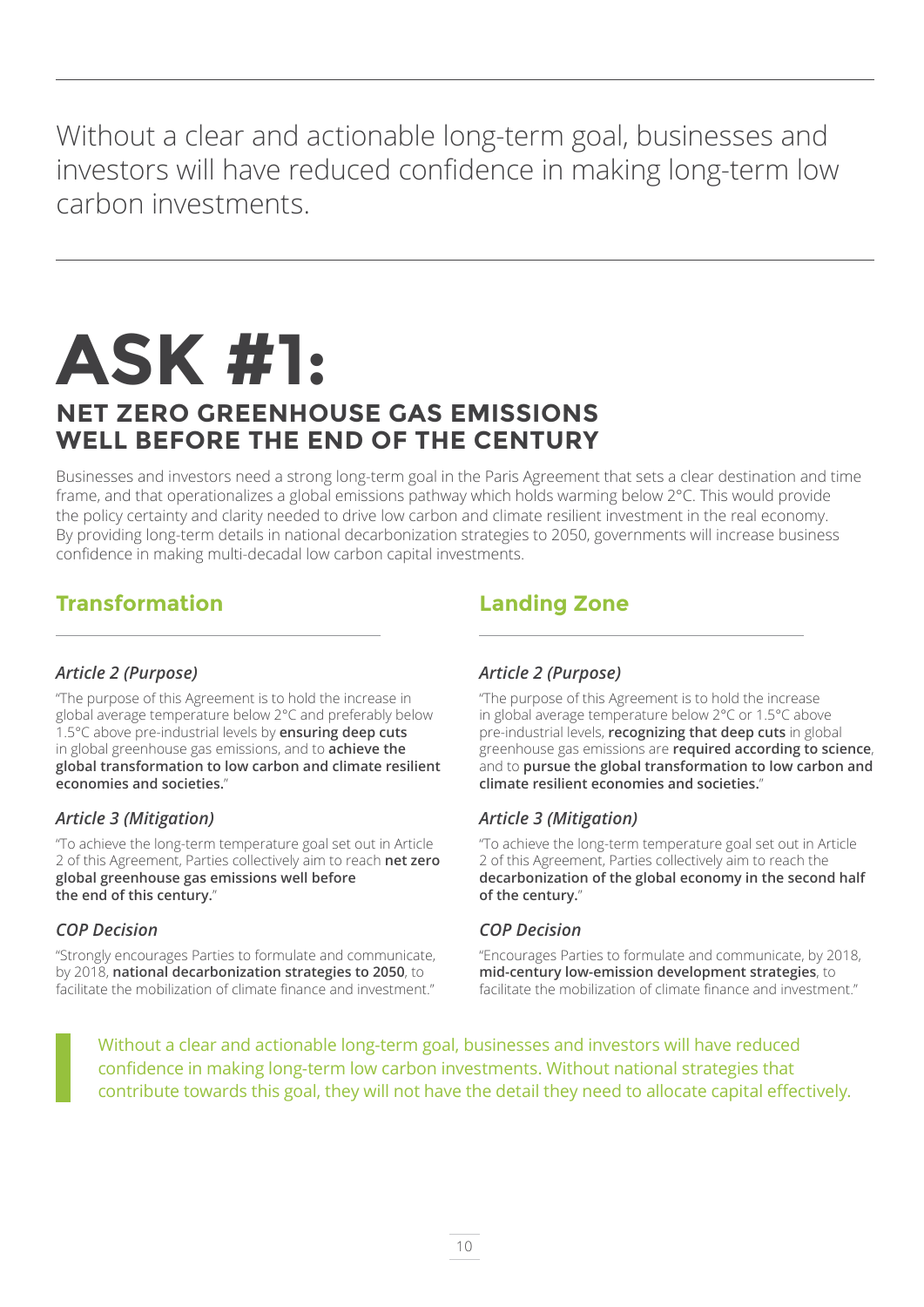## **ASK #2:**

## **STRENGTHEN COMMITMENTS EVERY 5 YEARS**

After COP21, from 2016 to 2020, businesses will unleash additional low carbon innovation and investment. Continuous improvement should apply not only to businesses but to governments as well. By strengthening their commitments every 5 years, starting around 2020, governments will keep pace with private sector innovation, stimulate increased private sector ambition, and progressively realize the transformation of the global economy.

Aggressive emissions reductions during the period 2015 to 2030 are critical to holding global warming below 2°C. Leaving scope to raise ambition progressively over this period is therefore vital. In contrast, capping government ambition for 15 years will make it difficult, if not impossible, to meet the below 2°C goal.

For each new round of commitments, governments should:

- Take stock of their collective progress towards the long-term goals in the Paris Agreement, at least a year in advance, to inform the formulation of their next commitments.
- Dialogue on their proposed commitments, to ensure that everyone is doing their fair share.
- Inscribe their new commitments under the Paris Agreement.

## **Transformation**

#### *Article 3 (Mitigation)*

"Successive nationally determined commitments shall be communicated **every 5 years.**"

"Each Party **shall progressively strengthen the ambition** of their successive nationally determined commitment every 5 years from 2020 onwards, **informed by the global stocktake** set out in Article 10 **and by the best available science,** until the ultimate objective of the UNFCCC and the objective of this Agreement are achieved."

### *Article 10 (Global Stocktake)*

"The CMA shall, **in 2024 and every 5 years thereafter,** take stock of the implementation of this Agreement, to **assess collective progress** towards achieving the ultimate objective of the UNFCCC and the objective of this Agreement, **in order to inform** the formulation and communication of successive nationally determined commitments."

#### *COP Decision*

"Requests all Parties to **communicate an updated nationally determined commitment** well in advance of the twenty-sixth session of the COP (by the first quarter of 2020 for those Parties ready to do so), **with a view to enhancing the ambition** of their nationally determined commitment."

"Decides to **convene a dialogue among Parties in 2019 to take stock of the collective efforts** of all Parties, to inform the communication of their updated nationally determined commitments."

## **Landing Zone**

#### *Article 3 (Mitigation)*

"Successive nationally determined commitments shall be communicated **every 5 years**."

"Each Party's successive nationally determined commitments **shall be progressively more ambitious over time, in light of the global stocktake** set out in Article 10."

#### *Article 10 (Global Stocktake)*

"The CMA shall, **in 2024 and every 5 years** thereafter, take stock of the implementation of this Agreement, to **assess collective progress** towards achieving the ultimate objective of the UNFCCC and the objective of this Agreement, **with a view to enhancing the implementation** of this Agreement."

#### *COP Decision*

"Decides to **convene a dialogue among Parties in 2019 to take stock of the collective efforts** of all Parties, to inform the consideration, by all Parties, of the enhancement of their ambition."

If governments fail to update the policy environment around 2020 and every 5 years thereafter, their progress will lag behind that of businesses and investors, slowing progress in constructing the low carbon economy. It will also become unclear how global warming can be kept under 2°C, exposing the private sector to the substantial additional risks of an even warmer world.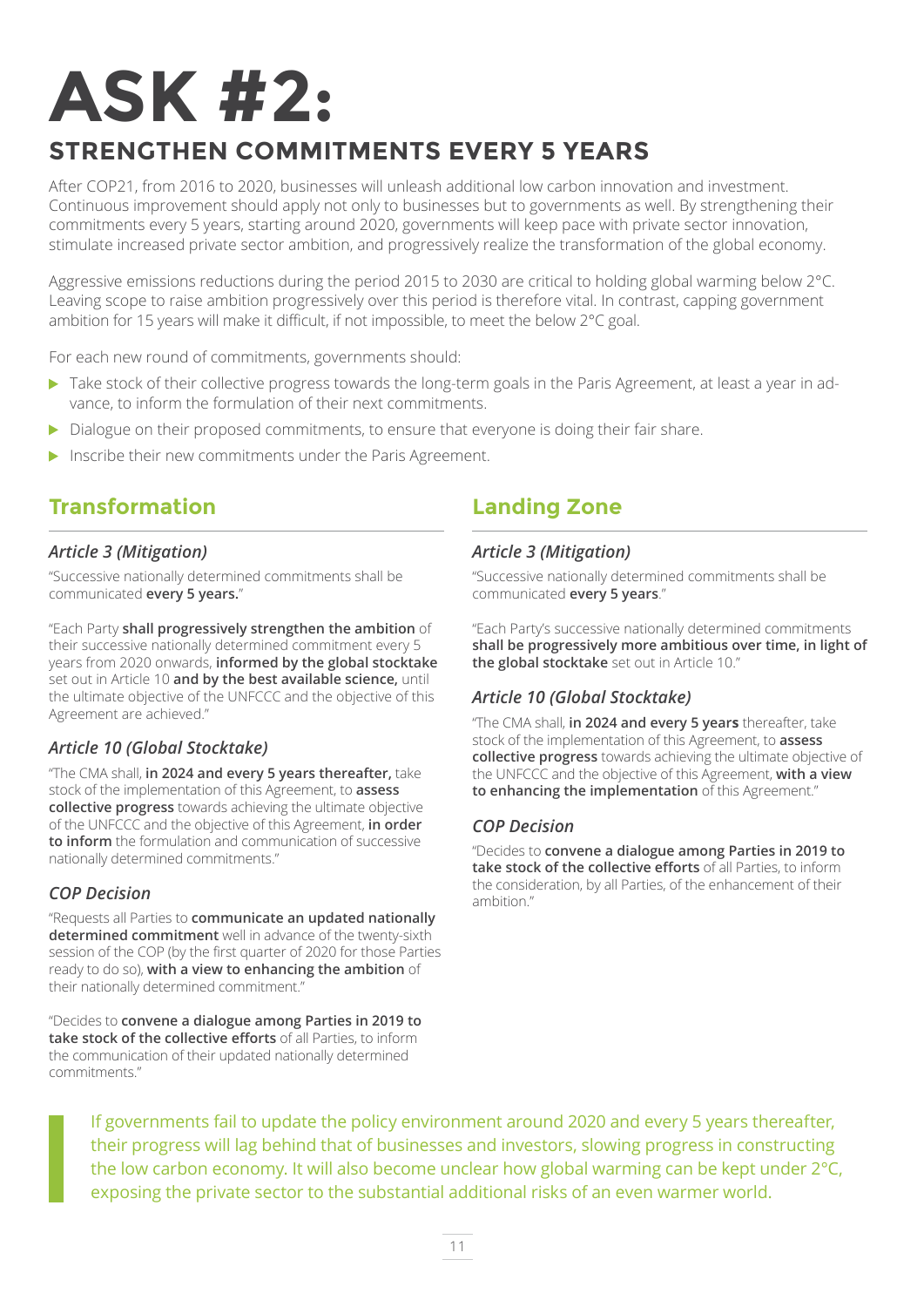## **ASK #3:**

## **ENACT MEANINGFUL CARBON PRICING**

Carbon pricing is one of the key policy instruments needed to harness the power of business to tackle climate change. With the majority of INDCs either putting or considering a price on carbon, whether through carbon taxes or markets, the Paris Agreement should recognize their efforts and the merits of these approaches to driving emissions reductions. Over a thousand companies have reported using an internal carbon price or plan to do so, in anticipation of future regulation.<sup>14</sup> A price on carbon incentivizes low carbon innovation, shifts investment towards low carbon technologies, and helps ensure sustained economic competitiveness. To be effective, carbon pricing needs to be adopted globally, to reach high enough levels to change investment decisions and behavior towards lower carbon ones and to converge to avoid trade friction.

By fostering cooperation between Parties, the Agreement will establish best practice for carbon pricing whilst promoting efficient and cost-effective mitigation. For those Parties which choose to use internationally transferred outcomes to fulfill their mitigation commitments, standardized rules which are premised on environmental integrity will build robust markets which deliver real emissions reductions. Unified accounting rules can also assist and incentivise Parties to link trading mechanisms by reducing fragmentation and sunk costs for those who elect to use carbon trading.

## **Transformation**

## *Preamble*

"Emphasizing that many Parties **have already put a price on carbon,** and that where the price is sufficient to drive lower carbon investment and behavior, this is an **important, efficient, and cost-effective** approach to achieving deep cuts in global greenhouse gas emissions."

### *Article 3 (Mitigation)*

"The CMA shall further **facilitate international cooperation** between Parties in the implementation of mitigation activities."

"Parties shall **ensure the environmental integrity of internationally transferred mitigation outcomes** used towards the fulfillment of its nationally determined mitigation commitments. Internationally transferred mitigation outcomes must **avoid double-counting** and be **real, permanent, additional and verified.**"

## *COP decision*

"Invites all Parties to **consider further international cooperation** in the implementation of nationally determined mitigation commitments."

"Requests that the IPC commence a work program to develop standardized accounting rules which ensure the environmental integrity of internationally transferred mitigation outcomes, with a view to the IPC making recommendations to the CMA at its first session."

"Decides that the CMA shall, at its first session, **adopt standardized accounting rules which ensure the environmental integrity of internationally transferred mitigation outcomes.**"

### *NDCs*

Many submitted NDCs put a price on carbon, whether through carbon taxes or markets, and if through markets, anticipate potential links to other markets.

## **Landing Zone**

## *Preamble*

"Recognizing that putting a price on carbon is an **existing, costeffective and efficient** approach to achieve deep cuts in global greenhouse gas emissions."

## *Article 3 (Mitigation)*

"Parties **may continue to cooperate** in the implementation of their nationally determined mitigation commitments."

"Parties, when cooperating in the implementation of their nationally determined mitigation commitments, **shall apply standards which ensure environmental integrity, avoid double counting,** and deliver **real, permanent, additional and verified** mitigation outcomes."

### *COP decision*

"Requests that the IPC commence a work program to **develop best practice standards and guidelines** on internationally transferred mitigation outcomes, with a view to the IPC making recommendations to the CMA at its first session."

### *NDCs*

Many submitted NDCs put a price on carbon, whether through carbon taxes or markets, and if through markets, anticipate potential links to other markets.

If the Paris Agreement does not recognize that many governments have put a price on carbon, and encourage and help others to do so, businesses will lack a key fnancial signal to invest in low carbon innovation. Without cooperation between governments, the private sector cannot seek out the most efficient and cost effective emissions reductions. Without rules to ensure environmental integrity, carbon markets cannot fourish and cannot deliver real reductions.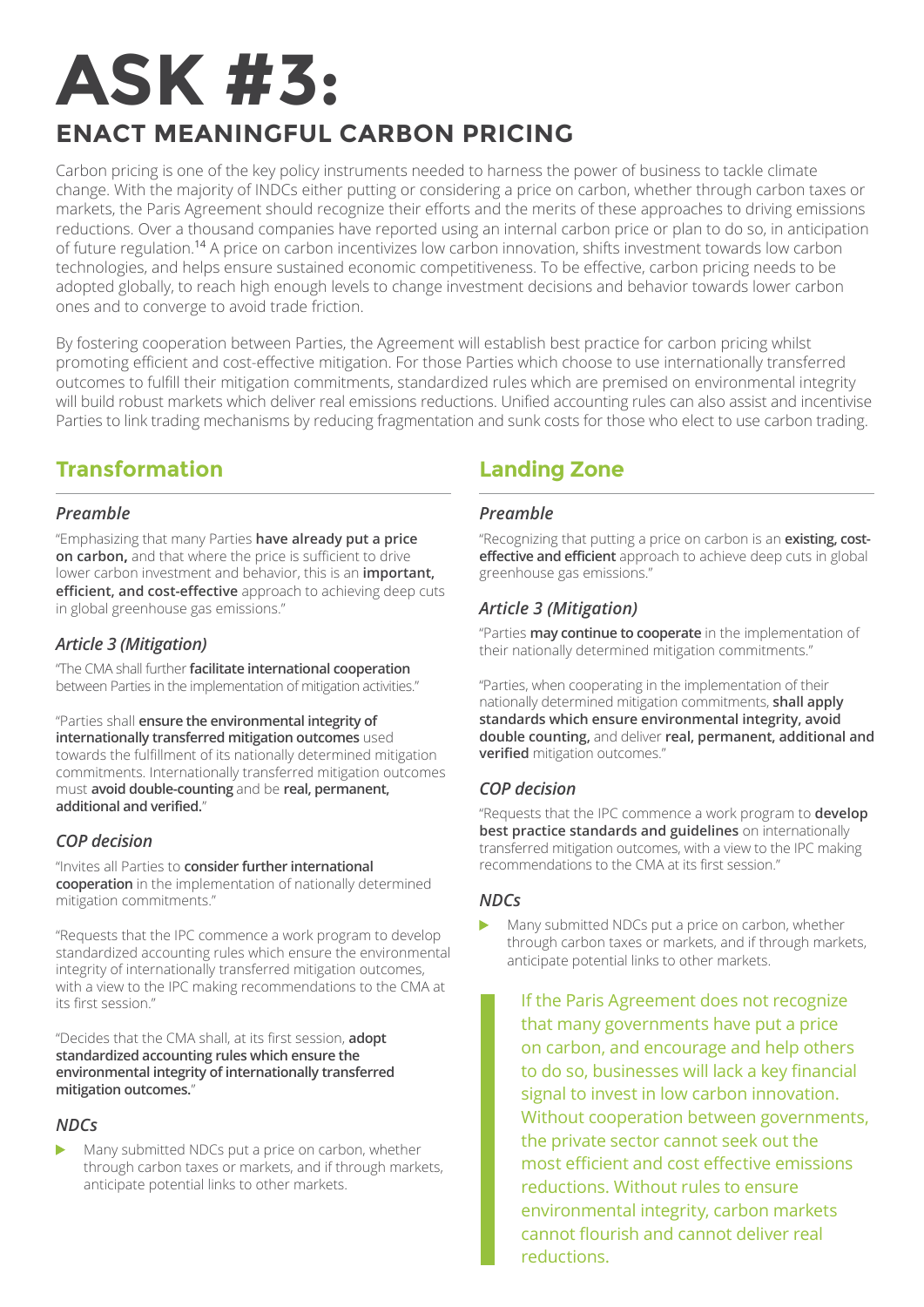## **ASK #4:**

## **NEW AND ADDITIONAL CLIMATE FINANCE AT SCALE**

The satisfaction of the Copenhagen pledge to mobilize \$100 billion per year of climate finance by 2020 to address the needs of developing countries, is key to an ambitious deal in Paris. But building the low carbon economy will take trillions – not billions – of dollars in climate finance. To shift these trillions, the Paris Agreement will need to improve the predictability of financial flows, improve domestic enabling environments to facilitate climate investment, and direct international support towards low emission and climate resilient investment.

## **Transformation**

#### *Article 6 (Finance)*

"Developed country Parties, **and other Parties willing to do so,** shall **scale up** the mobilization of climate finance from USD 100 billion per year from 2020."

"Parties **shall improve the predictability of finance flows,**  including through the transparency system set out under Article 9."

"All Parties **shall strive to improve domestic enabling environments,** to **encourage the mobilization of climate finance from a wide variety of sources,** including public and private, bilateral and multilateral and alternative sources."

"Parties shall **enhance international support for low emission and climate resilient investments,** and **reduce international support for high emission and maladaptive investments.**"

#### *COP Decision*

"Decides that Parties shall, in accordance with their national circumstances, consult and cooperate to mobilize climate finance and investment, **including partnering with other Parties and with the private sector.**"

## **Landing Zone**

#### *Article 6 (Finance)*

"The mobilization of climate finance shall be scaled up from USD 100 billion per year from 2020."

"Parties **should strive to improve the predictability of finance flows, including through the transparency system set** out under Article 9."

"All Parties **should strive to improve domestic enabling environments,** to **encourage the mobilization of climate finance from a wide variety of sources,** including public and private, bilateral and multilateral, and alternative sources."

Without the fulfillment of the Copenhagen climate finance pledge, there will be insufficient trust in the negotiations to secure a strong agreement. And without clear signals to the private sector to shift the trillions of dollars needed to build the low carbon economy, the Paris Agreement risks becoming merely a diplomatic settlement among nations for the harms caused by climate change, rather than a stimulus to build the economy which can address it.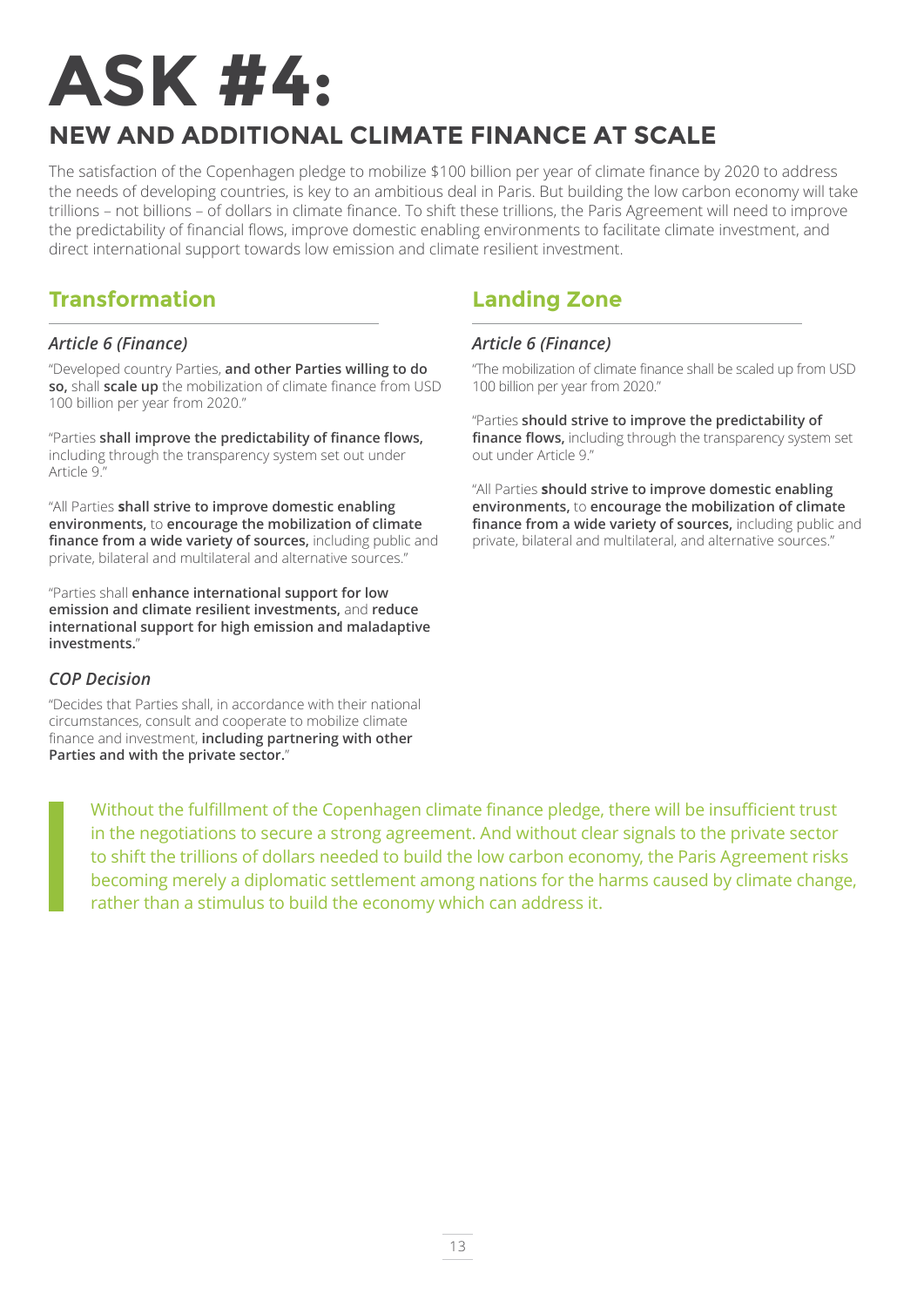## **ASK #5:**

## **TRANSPARENCY AND ACCOUNTABILITY TO PROMOTE A RACE TO THE TOP**

A strong transparency system under the Paris Agreement will reassure businesses and investors that all governments will be accountable for their commitments. By making collective progress towards a global 2°C trajectory clear, transparency will allow businesses to prepare for the climate impacts of projected warming. Shared accounting and reporting rules will prevent governments from gaming their commitments, which would distort the perceived risks of climate impacts.

A transparency system which requires recent, clear and comprehensive information from governments accounting for their greenhouse gas emissions and climate finance will also help businesses see the regulatory risks and opportunities available to them worldwide.

## **Transformation**

#### *Article 9 (Transparency)*

"The purpose of the system for transparency of action is to:

- **(a)** provide the **clearest possible understanding of the emissions and removals of individual Parties, and of global aggregate net emissions** relative to the objective of this Agreement in Article 2, and the long-term mitigation goal in Article 3;
- **(b) ensure clarity and tracking of progress** made in implementing and achieving individual Parties' nationally determined mitigation commitments;
- **(c)** provide a clear understanding of Parties' progress in implementing adaptation actions…"

"The purpose of the system for transparency of support is to:

- **(a) ensure clarity on support provided and received** by individual Parties;
- **(b) provide a full overview of aggregate support** provided, mobilized and received…"

"In tracking progress towards achieving their nationally determined commitments, Parties shall apply the principles of **transparency, accuracy, completeness, comparability and consistency** according to **rules** adopted by the CMA at its first session."

"Each Party shall, **subject to its respective capabilities,** provide information **at least biennially**. This information shall be reviewed, subject to the Party's respective capabilities, by an **expert review team**, which shall identify any issues related to facilitating implementation and compliance under Article 11."

## **Landing Zone**

#### *Article 9 (Transparency)*

"The purpose of the system for transparency of action is to:

- **(a) ensure clarity on the emissions and removals of individual Parties;**
- **(b)** provide a **clear understanding of global aggregate net emissions;**
- **(c) ensure clarity and tracking of progress** made in implementing and achieving individual Parties' nationally determined mitigation commitments;
- **(d)** facilitate understanding of Parties' progress in implementing adaptation actions……"

"The purpose of the system for transparency of support is to:

- **(a) ensure clarity on support provided and received** by individual Parties;
- **(b) provide, to the extent possible, a full overview** of aggregate support provided, mobilized and received…"

"In tracking progress towards achieving their nationally determined commitments, Parties shall apply the principles of **transparency, accuracy, completeness, comparability and consistency,** according to **guidelines** adopted by the CMA at its first session."

"Each Party shall, subject to its respective capabilities, **provide information regularly and with no decrease in quality or frequency.** This information will be subject to **technical expert review**, which will inform a multilateral examination of the implementation of that Party's nationally determined commitments, following modalities adopted by the CMA at its first session."

Without a strong transparency system which allows businesses and investors to see progress being made on emissions reductions and climate fnance, and which makes emissions clear sector by sector, businesses cannot observe how governments are fulflling their commitments, and cannot perceive and act on the global landscape of high carbon risks and low carbon opportunities.

14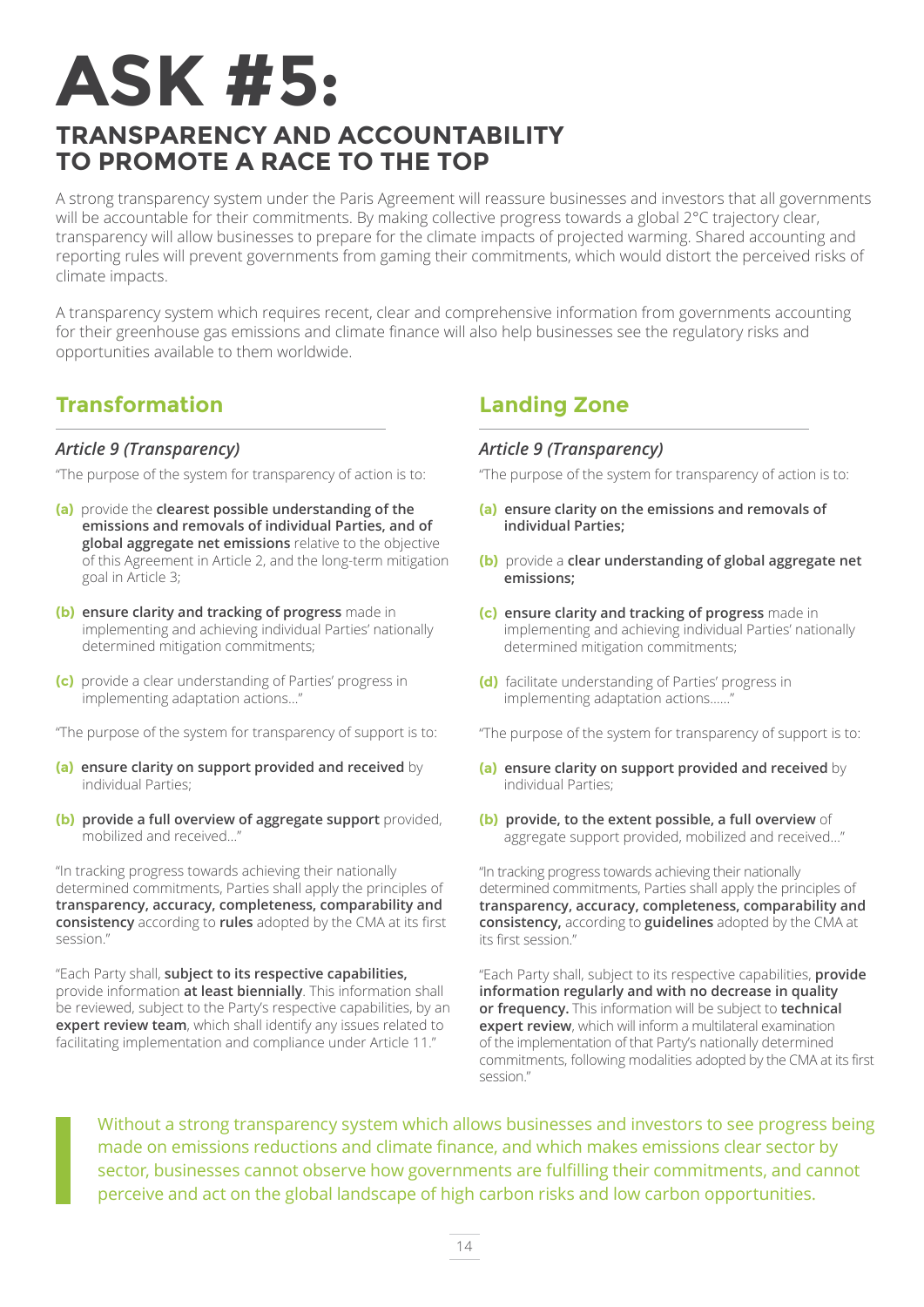# **ASK #6: NATIONAL COMMITMENTS AT**

## **THE HIGHEST END OF AMBITION**

An agreement with the broadest possible participation will address business concerns around maintaining competitiveness on a fair playing field. Broad and ambitious participation is also crucial to addressing climate change. Businesses will need to be confident that national commitments made by governments are more than words, and will be implemented. Countries joining the Paris Agreement should therefore commit to implementation and not merely communication of their national climate action plans.

If governments lowball their national commitments, they abandon ambition which is a crucial signpost for businesses. The Paris Agreement should therefore require that national commitments be at the highest possible level of ambition, understanding that such ambition will also grow over time. This parallels the approach that leading businesses are already taking with their own commitments.

## **Transformation**

#### *Article 3 (Mitigation)*

"Each Party **shall regularly formulate and communicate** a nationally determined mitigation commitment **that it shall implement.**"

"Each Party's successive nationally determined mitigation commitment shall be at that Party's **highest possible level of ambition as of the time of its formulation.**"

#### *NDCs*

**The Paris Agreement is universal.** Nearly all countries covering nearly all global greenhouse gas emissions submit nationally determined commitments for the Paris Agreement and becomes Parties to the Paris Agreement.

## **Landing Zone**

### *Article 3 (Mitigation)*

"Each Party **shall regularly formulate and communicate** a nationally determined mitigation contribution, and **implement domestic policies and measures with the intent to achieve** that nationally determined mitigation contribution."

"Each Party **shall ensure** that its successive nationally determined mitigation contribution **reflects that Party's highest possible ambition as of the time of its formulation."** 

#### *NDCs*

**The vast majority of countries, covering the vast majority of global emissions,** submit nationally determined contributions for the Paris Agreement and become Parties to the Paris Agreement.

Without the broadest possible participation, the Paris Agreement will neither address competitiveness concerns nor climate change itself. Without a commitment to implement the national climate action plans that governments have brought forward, businesses can only be reassured of implementation by examining domestic laws and regulations.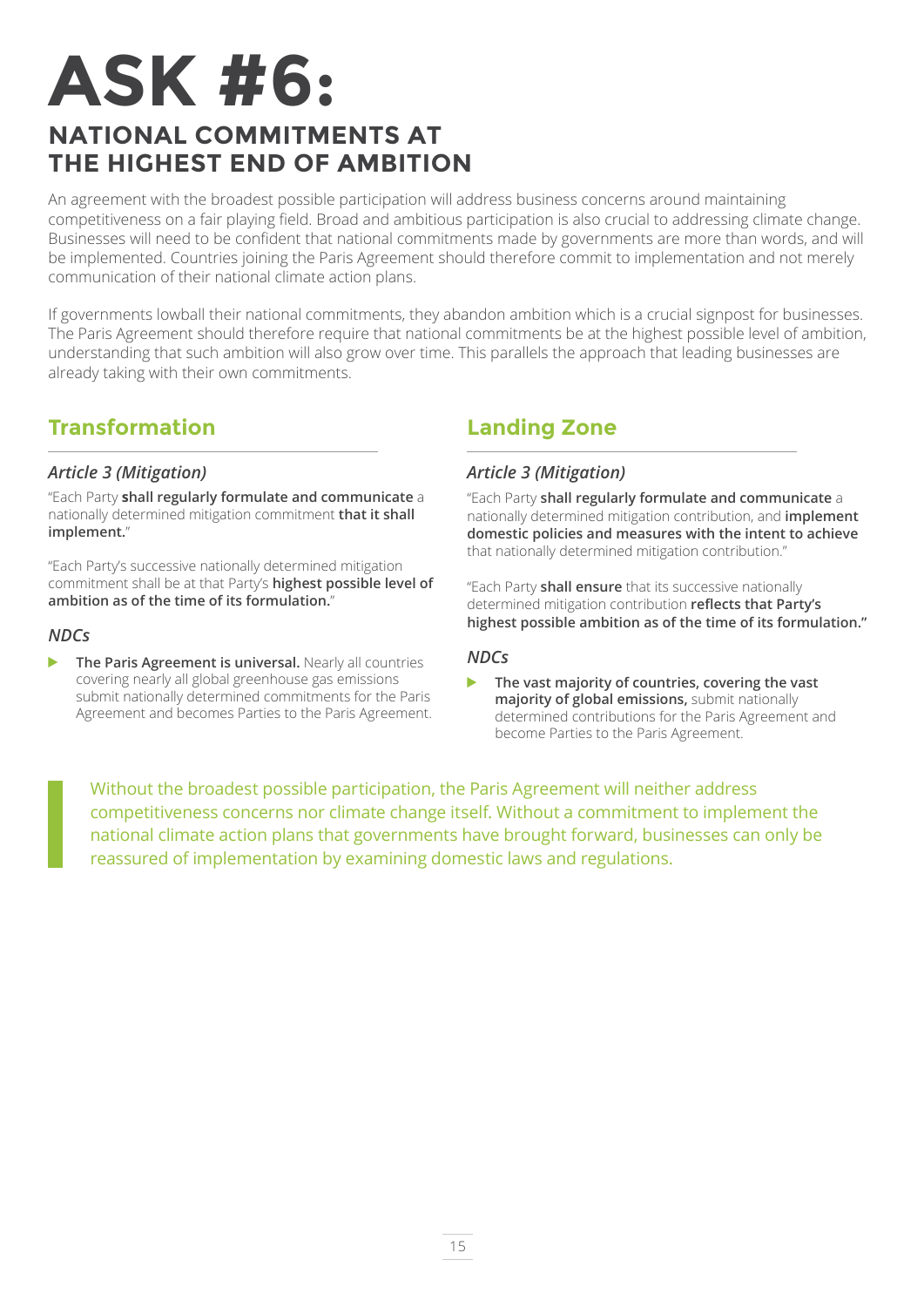## **ASK #7:**

## **ADAPTATION TO BUILD CLIMATE RESILIENT ECONOMIES AND COMMUNITIES**

Even if warming is held below 2°C, businesses will need to adapt to substantial climate impacts. By treating adaptation with the same political parity as mitigation, including with a long-term global vision on adaptation, the Paris Agreement will signal that all actors must build climate resilience while they reduce emissions. Businesses can play a constructive role in building this resilience not only within their own economic infrastructure, but also within the workforce, communities, and ecosystems on which they depend. Private sector consultation in national adaptation planning will help to facilitate this.

## **Transformation**

#### *Preamble*

"Emphasizing that adaptation is a global challenge which must be addressed with the **same urgency** as mitigation."

#### *Article 4 (Adaptation)*

"Parties establish the **long-term vision of increasing resilience and reducing vulnerability to climate change,**  recognizing that adaptation is a challenge faced by all, with local, national, regional and international dimensions, and **impacts on all sectors,** and that it is a key component of a contribution to the longer-term global response to climate change to protect people, livelihoods, ecosystems, **and economies.**"

"Parties recognize that adaptation will be needed **regardless of the level of mitigation reached** and that **the greater their mitigation efforts, the less adaptation will be needed.**"

"Each Party shall engage in a **national adaptation planning process** and enhance its adaptation plans, policies and actions…"

### *COP Decision*

"Decides that the national adaptation plans, policies and actions referred to in Article 4 should be **developed in consultation** with relevant stakeholders including…**the private sector.**"

## **Landing Zone**

#### *Preamble*

"Emphasizing that adaptation is a global challenge which must be addressed with the **same urgency** as mitigation, that adaptation w**ill be needed regardless of the level of mitigation reached**, and that **the greater our mitigation efforts, the less adaptation will be needed.**"

### *Article 4 (Adaptation)*

"Parties **share the goal of increasing resilience and reducing vulnerability to climate change**, recognizing that adaptation is a challenge faced by all, with local, national, regional and international dimensions, and **impacts on all sectors**, and that it is a key component of a contribution to the longer-term global response to climate change to protect people, livelihoods, ecosystems, **and economies.**"

"Each Party shall engage in a **national adaptation planning process** and enhance its adaptation plans, policies and actions…"

#### *COP Decision*

"Acknowledges that adaptation action should follow a countrydriven, gender-responsive, participatory and fully transparent approach, taking into account vulnerable groups, communities, and ecosystems…and **promote the engagement of** subnational and local authorities, and **other stakeholders such as the private sector.**"

A Paris Agreement which does not treat adaptation and mitigation with the same urgency ignores the climate reality that communities – and businesses – are already facing. Adaptation planning which does not include the involvement of the private sector would slow the mobilization of private climate finance for adaptation, leaving businesses and the communities they operate in less able to manage unavoidable climate impacts.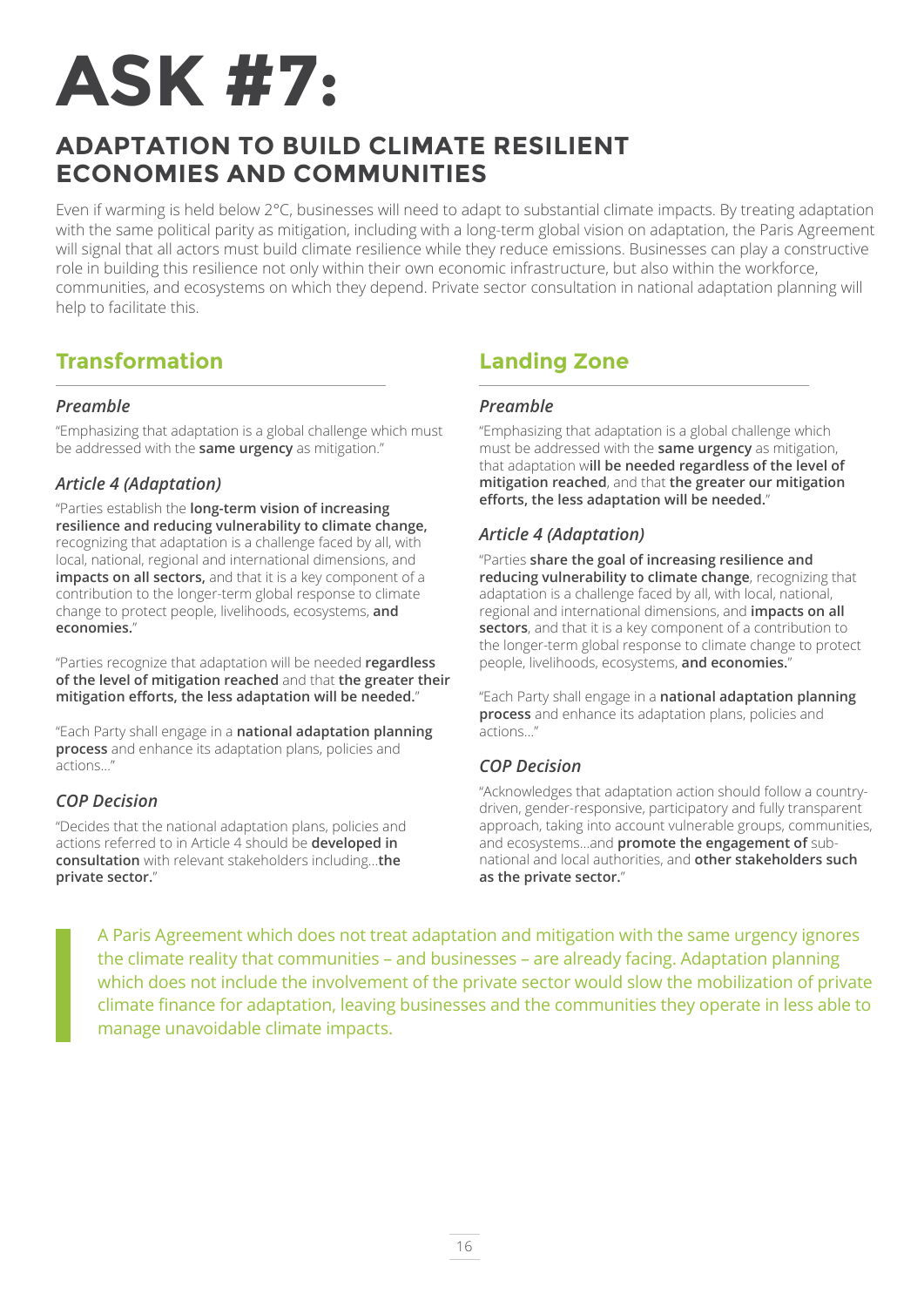## **ASK #8:**

## **PRE-2020 AMBITION THROUGH WORKSTREAM 2**

In the years 2016 to 2020, Workstream 2 under the Durban Platform can raise pre-2020 ambition by exploring and scaling up technical solutions to reduce emissions and build climate resilience. Two high-level champions will give this effort the political profile needed for success. An annual high-level event can build upon the many initiatives that have been launched under the Lima-Paris Action Agenda at COP21, and promote new efforts. Business is the key government partner in generating additional pre-2020 ambition. Active engagement in Workstream 2 will allow businesses to bring forward low carbon innovations and solutions needed to close the gap to a 2°C emissions trajectory.

## **Transformation**

#### *COP Decision on Workstream 2, High-level Dialogue/Events*

"Decides that **two high-level champions**, with relevant experience in leadership positions **in government and the private sector**, shall be appointed to facilitate the scale up and launch of new or strengthened efforts, voluntary initiatives and coalitions, through strengthened high-level engagement in the period 2016-2020, including by:

- **(a)** Working with the UNFCCC Executive Secretary and the current and incoming presidencies of the COP to coordinate **an annual high-level event** that provides an opportunity to announce new or strengthened efforts;
- **(b)** Engaging intensively with interested Parties and non-Party stakeholders, including **the private sector**; and
- **(c)** Providing guidance on the organization of the Technical Examination Processes."

#### *COP Decision on Workstream 2, Mitigation*

"Requests the appointment of **co-facilitators to guide the Technical Examination Process on mitigation** and, in consultation with Parties and high-level champions referred to below, to create a **detailed work program** for 2016 and 2017 focused on scaling up implementation."

"Encourages Parties, Convention bodies, international organizations and non-Party stakeholders, **including the private sector**, to engage actively and effectively in this process, to submit their experience and suggestions…to this process, and to cooperate in implementing the policies, practices and actions identified during this process…"

### *COP Decision on Workstream 2, Adaptation*

"Decides to launch a second **Technical Examination Process on adaptation** in the period 2016-2020…with the meaningful participation of non-Party stakeholders, to enhance adaptation action and support, share best practices and address gaps in implementation, knowledge, finance, technology, planning and institutional capacity."

## **Landing Zone**

#### *COP Decision on Workstream 2, High-level Dialogue/Events*

"Decides that **two permanent facilitators** shall scale up and launch new or strengthened efforts, voluntary initiatives and coalitions, through **strengthened high-level engagement** in the 2016-2020 period, including by:

- **(a)** Working with the Executive Secretary and the current and incoming COP presidencies to coordinate **an annual highlevel event** that provides an opportunity to announce new or strengthened efforts;
- **(b)** Engaging intensively with interested Parties and non-Party stakeholders, **including the private sector**; and
- **(c)** Coordinating with the secretariat on the organization of the Technical Examination Processes."

### *COP Decision on Workstream 2, Mitigation*

"Encourages Parties, Convention bodies, international organizations and non-Party stakeholders, **including the private sector**, to engage actively and effectively in this process, to submit their experience and suggestions…to this process, and to cooperate in implementing the policies, practices and actions identified during this process…"

### *COP Decision on Workstream 2, Adaptation*

"Decides to launch a second **Technical Examination Process on adaptation** in the period 2016-2020…with the meaningful participation of non-Party stakeholders, to enhance adaptation action and support, share best practices and address gaps in implementation, knowledge, finance, technology, planning and institutional capacity."

Without strong high-level leadership, Workstream 2 will be less able to scale-up pre-2020 ambition to close the gap to a 2°C trajectory. Without improved engagement from non-state actors including the private sector, we will miss opportunities to build innovative partnerships between businesses and governments. These include opportunities both to reduce emissions and to increase climate resilience, protecting the communities in which businesses operate and which they depend upon.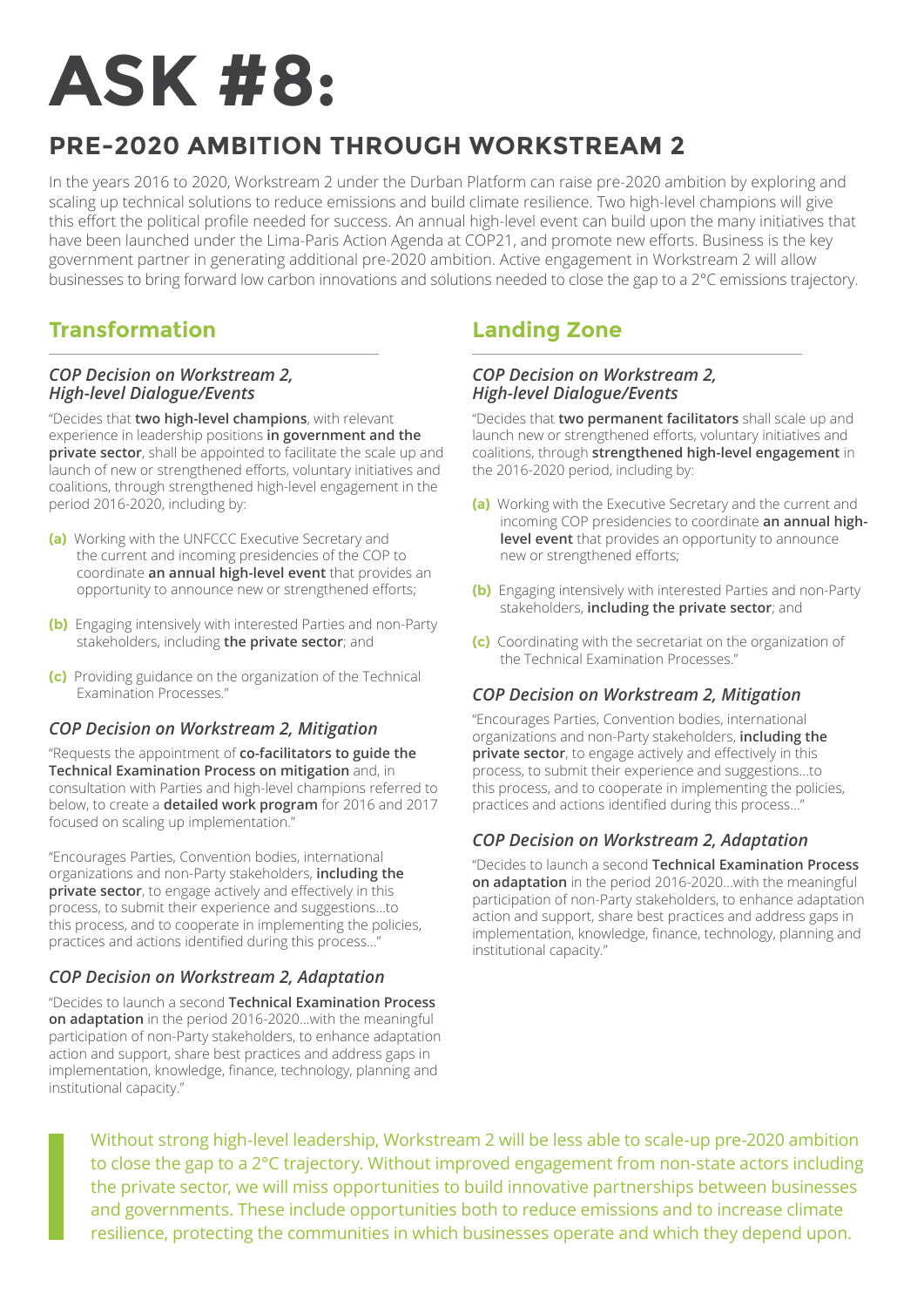## **OUR CALLS TO ACTION**

## **OUR CALL TO GOVERNMENTS**

The Paris Agreement must be measured by changes in the real world, not by handshakes behind closed doors as part of a diplomatic settlement amongst nation states. Businesses and investors play an essential role in translating the Paris Agreement into a catalytic step worthy of its place in history. We therefore call on governments to reach for an agreement that is catalytic of business action and transforms the real economy.

With this business brief we have crafted language using your vocabulary and working with your structure to maximize your efforts to enable broadbased action on climate change. We now urge you to incorporate this language in the Paris agreement and establish a new method to work with business as a partner in securing climate ambition.

## **OUR CALL TO BUSINESSES AROUND THE GLOBE**

In recent months businesses across the globe have unveiled ambitious climate commitments, expressing vocal support for a comprehensive global agreement, and expressing support for domestic climate regulation in key economies. It is vitally important that the business community maintains this active support over the course of the coming weeks. With this in mind, we ask the business community to do the following in the weeks leading to COP21 in Paris:

- ь Continue to lead by example by **committing to climate action through the We Mean Business Campaign** and by pushing ahead with effective implementation of existing commitments. We dramatically increase our credibility to ask for an enabling policy environment when we take action ourselves.
- Shape the Paris agreement in a manner ь conducive to business ambition by supporting the specific, tailored, and sophisticated policy

asks outlined in this report. In particular, use the text presented in this report to advocate for government action in your bilateral meetings, your public statements, and when speaking at events leading to and during COP21 in Paris.

- Encourage your peers within industry groups and across sectors to use these policy asks. Governments are ready to heed an authentic call for action from the private sector for the Paris Agreement to be a catalytic instrument.
- Do not wait until Paris speak now and speak often! National negotiating mandates and positions are being finalized in capitals as we speak. Use your domestic leverage to encourage key economies to come to Paris with a mandate for greater ambition.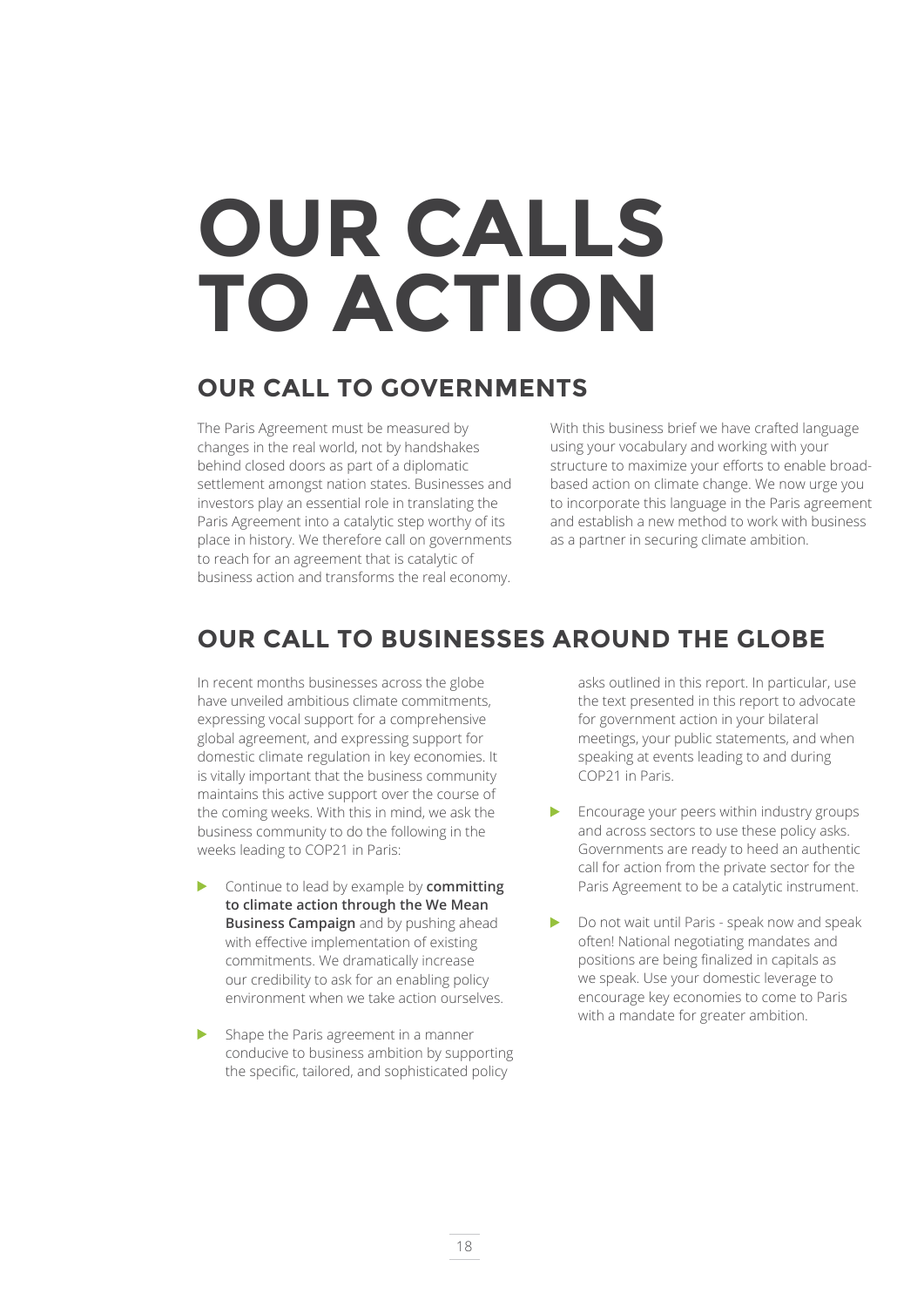## *We are building a thriving, clean economy – and Paris will show us how to fnish the job.*

**T** he transition to the low carbon economy is inevitable, irreversible and irresistible. The world is already decarbonizing faster than anyone predicted possible, using both existing technologies and new innovations to reduce global emissions.

In recent months 169 countries – covering 93% of the world's emissions – have come forward with pledges, which will reduce global temperate rise from an original baseline of nearly 5°C to between 2.7°C and 3°C. At the time of writing, 277 companies with US\$6 trillion in revenue and 144 investors with US\$20 trillion in assets under management, have now made nearly 700 ambitious commitments to climate action. More companies and investors are joining this commitment to bold leadership on climate action than at any time in history and are already reaping the financial benefits of doing so.

The climate change negotiations in Paris offer the world a historic economic opportunity to build on this momentum. A successful outcome in Paris will result in a comprehensive package that commits all governments to domestic climate policy ambition at the limit of their capabilities, mobilizes finance at scale to fund the transition to a low carbon economy, and creates an inclusive enabling environment for all stakeholders to take bold and sustained climate action.

And Paris will deliver more than the negotiating text. The multilateral agreement will be complemented by the INDCs, bolstered by commitments on finance and emboldened by the unprecedented levels of leadership and action from regions, cities and business.

A clear investment signal from the Paris COP will enable business and investors to move further and faster, unleashing innovation, creating new low carbon products and services, growing jobs and helping countries effectively implement their INDCs.

We Mean Business – a coalition of organizations working with thousands of the world's most influential businesses and investors – wants a bold Paris Agreement that creates an enabling policy environment, establishes a level playing field for business worldwide, and accelerates the transition to a thriving, clean economy.

With the policy asks we invite governments and other stakeholders to work with us to create the enabling environment for ambition, and together we will finish the job.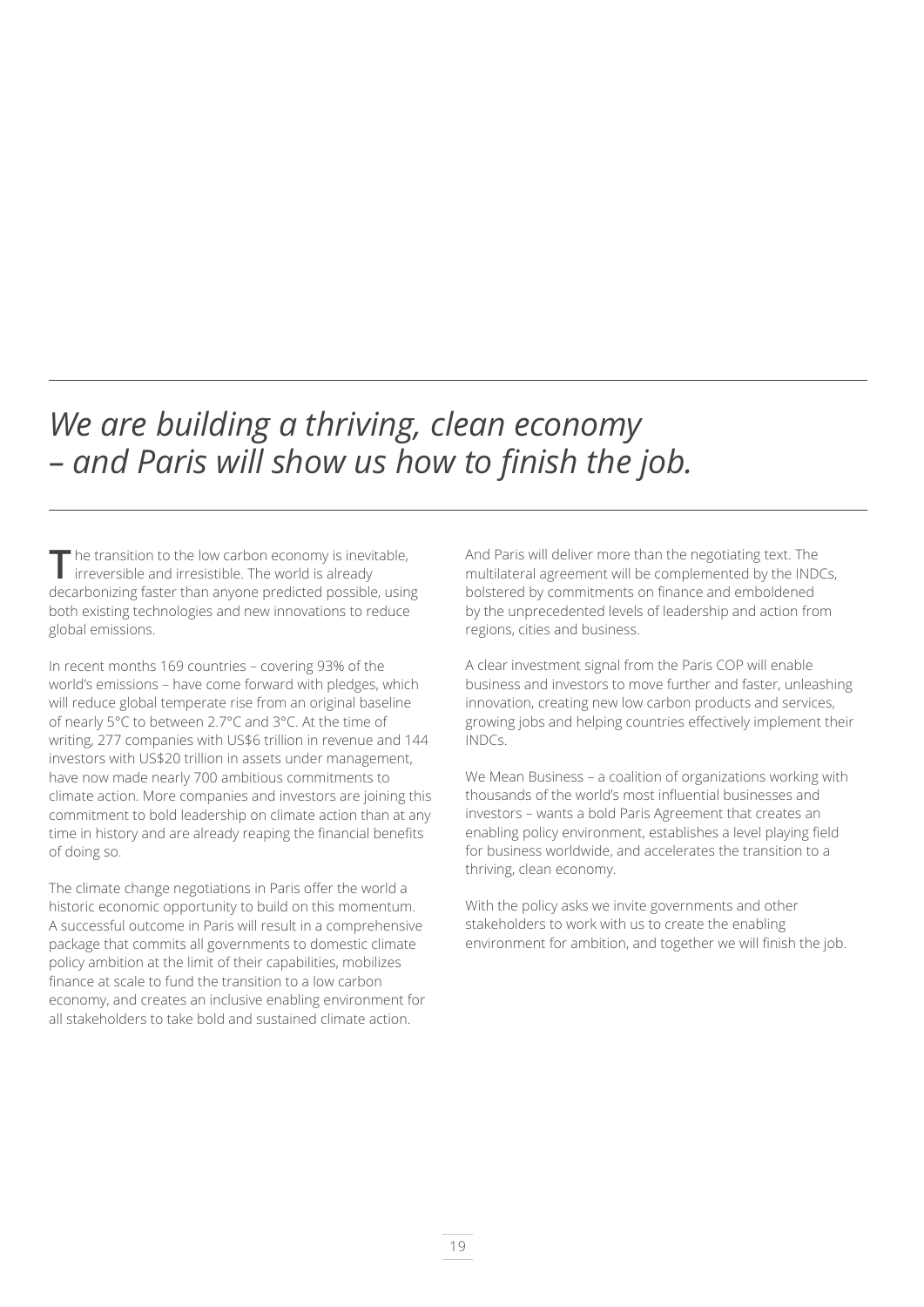## **ACKNOWLEDGMENTS:**

## Report team:

This report was prepared for We Mean Business by BSR and DLA Piper.



**BSR:** Edward Cameron, David Wei and Samantha Harris **DLA Piper:** Stephen Webb, Dan Brown, Chris Case and Joanna Zhou

## Editorial board:

**BSR:** Edward Cameron, David Wei and Samantha Harris **B-Team:** Peter Boyd, John Tobin and Stuart Beer **Ceres:** Anne Kelly and Cynthia Curtis **CDP:** Kate Levick and Shirin Reuvers **The Climate Group: Damian Ryan The Prince of Wales Corporate Leaders Group:** Eliot Whittington and Nicolette Bartlett **WBCSD:** Carina Larsfalten, Maria Mendiluce, Daria Lopez-Alegria and Barbara Black **We Mean Business Secretariat:** Nigel Topping and Callum Grieve

## Designed by:

**Pixels & Pulp**

## With the support of:

**The ClimateWorks Foundation The IKEA Foundation The Thomson Reuters Foundation**

## Disclaimer:

This report was prepared on behalf of organizations participating in WE MEAN BUSINESS ("WE MEAN BUSINESS partners").

The WE MEAN BUSINESS partners work closely with thousands of businesses and other stakeholders. This report has benefited from the input of the organizations comprising WE MEAN BUSINESS, but does not represent the views or positions of the businesses with which these organizations work.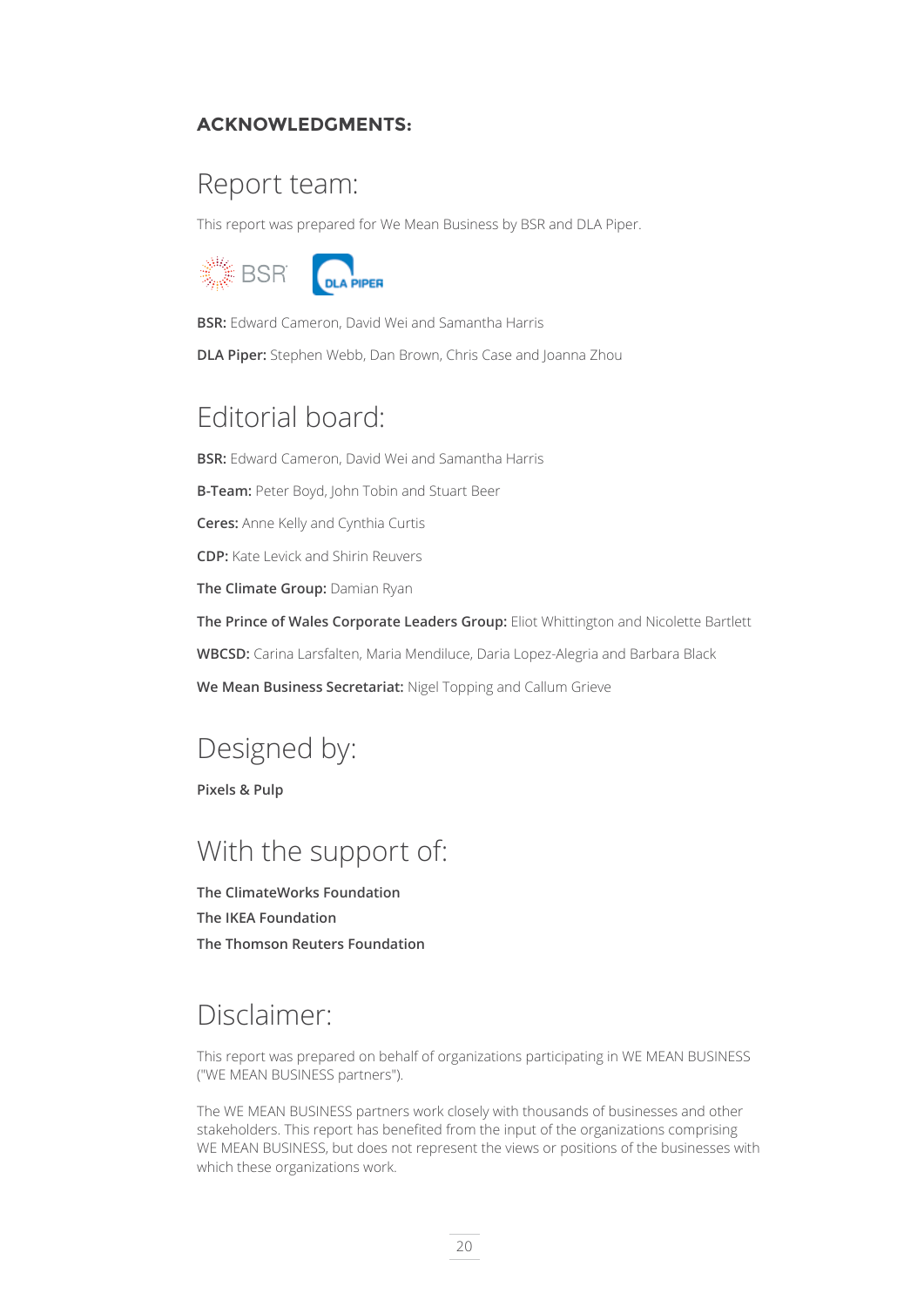#### **ENDNOTES:**

- 1 For more information on the United Nations Framework Convention on Climate Change (UNFCCC) Conference of the Parties (COP) 21, please see the official website: http://newsroom.unfccc.int/.
- 2 Countries formally submit their INDCs to the UNFCCC; submissions to date can be viewed here: http://www4.unfccc.int/submissions/indc/ Submission%20Pages/submissions.aspx.
- 3 The Kyoto Protocol was adopted on December 11, 1997 and entered into force on February 16, 2005. The first commitment period began in 2008 and ended in 2012. Official website: http://unfccc.int/kyoto\_protocol/ items/2830.php.
- 4 The Lima-Paris Action Agenda is an initiative spearheaded by the Peruvian and French COP presidencies, the Secretary-General's office, and the UNFCCC Secretariat, with more information here: http:// newsroom.unfccc.int/lpaa/.
- 5 Commitments made through the We Mean Business coalition campaign illustrate the type of non-state commitments the LPAA aims to generate. See these commitments here: http://www.wemeanbusinesscoalition.org/ take-action.
- 6 Commitments through the We Mean Business campaign to date can be seen on the official website: http://www.wemeanbusinesscoalition.org/.
- 7 We Mean Business, The Climate Has Changed Report, 2014, p. viii.
- 8 CDP, CDP Policy Briefing: Business and the Paris Agreement, 2015.
- 9 In 2007, in its fourth assessment report, the IPCC deemed 2°C the level of temperature increase to avoid dangerous climate change. Based on this assessment, governments formally agreed to this threshold during the Cancun Conference of the Parties in 2010. IPCC, 2007: Summary for Policymakers. In: Climate Change 2007: The Physical Science Basis. Contribution of Working Group I to the Fourth Assessment Report of the Intergovernmental Panel on Climate Change [Solomon, S., D. Qin, M. Manning, Z. Chen, M. Marquis, K.B. Averyt, M.Tignor and H.L. Miller (eds.)]. Cambridge University Press, Cambridge, United Kingdom and New York, NY, USA. UNFCCC, Decision 1/CP.16, 2010, Para. 4. http:// unfccc.int/resource/docs/2010/cop16/eng/07a01.pdf.
- 10 At the Copenhagen Conference of the Parties, developed countries agreed to a goal of mobilizing jointly USD\$100 billion dollars a year by 2020 to address the needs of developing countries. UNFCCC, Copenhagen Accord, 2009, Para. 8: http://unfccc.int/resource/ docs/2009/cop15/eng/11a01.pdf
- 11 IPCC, 2014: Summary for policymakers. In: Climate Change 2014: Impacts, Adaptation, and Vulnerability. Part A: Global and Sectoral Aspects. Contribution of Working Group II to the Fifth Assessment Report of the Intergovernmental Panel on Climate Change [Field, C.B., V.R. Barros, D.J. Dokken, K.J. Mach, M.D. Mastrandrea, T.E. Bilir, M. Chatterjee, K.L. Ebi, Y.O. Estrada, R.C. Genova, B. Girma, E.S. Kissel, A.N. Levy, S. MacCracken, P.R. Mastrandrea, and L.L.White (eds.)]. Cambridge University Press, Cambridge, United Kingdom and New York, NY, USA, pp. 1-32.
- 12 Kingdon, John. Agendas, Alternatives and Public Policies, 2nd ed. (New York: Longman, 1995).
- 13 UNFCCC ADP Contact Group, Draft agreement and draft decision on workstreams 1 and 2 of the Ad Hoc Working Group on the Durban Platform for Enhanced Action, October 23, 2015: https://unfccc.int/files/ bodies/application/pdf/ws1and2@2330.pdf.
- 14 CDP, Putting a price on risk: Carbon pricing in the corporate world, 2015.

#### **GLOSSARY:**

| <b>BSR</b>    | Formerly Business for Social Responsibility                                                                                                    |
|---------------|------------------------------------------------------------------------------------------------------------------------------------------------|
| <b>CDP</b>    | Previously known as Carbon Disclosure<br>Project                                                                                               |
| <b>CMA</b>    | Conference of the Parties service as the<br>Meeting of the Parties to a new Paris<br>Agreement (proposed under the latest<br>negotiating text) |
| <b>COP</b>    | Conference of the Parties to the UNFCCC                                                                                                        |
| <b>COP21</b>  | 21st Conference of the Parties to the<br><b>UNFCCC</b>                                                                                         |
| <b>INDC</b>   | Intended Nationally Determined<br>Contribution                                                                                                 |
| <b>IPC</b>    | Intergovernmental Preparatory Committee<br>(proposed under the latest negotiating text)                                                        |
| <b>NDC</b>    | Nationally Determined Commitment or<br>Contribution (still to be determined)                                                                   |
| <b>UNFCCC</b> | United Nations Framework Convention on<br>Climate Change                                                                                       |